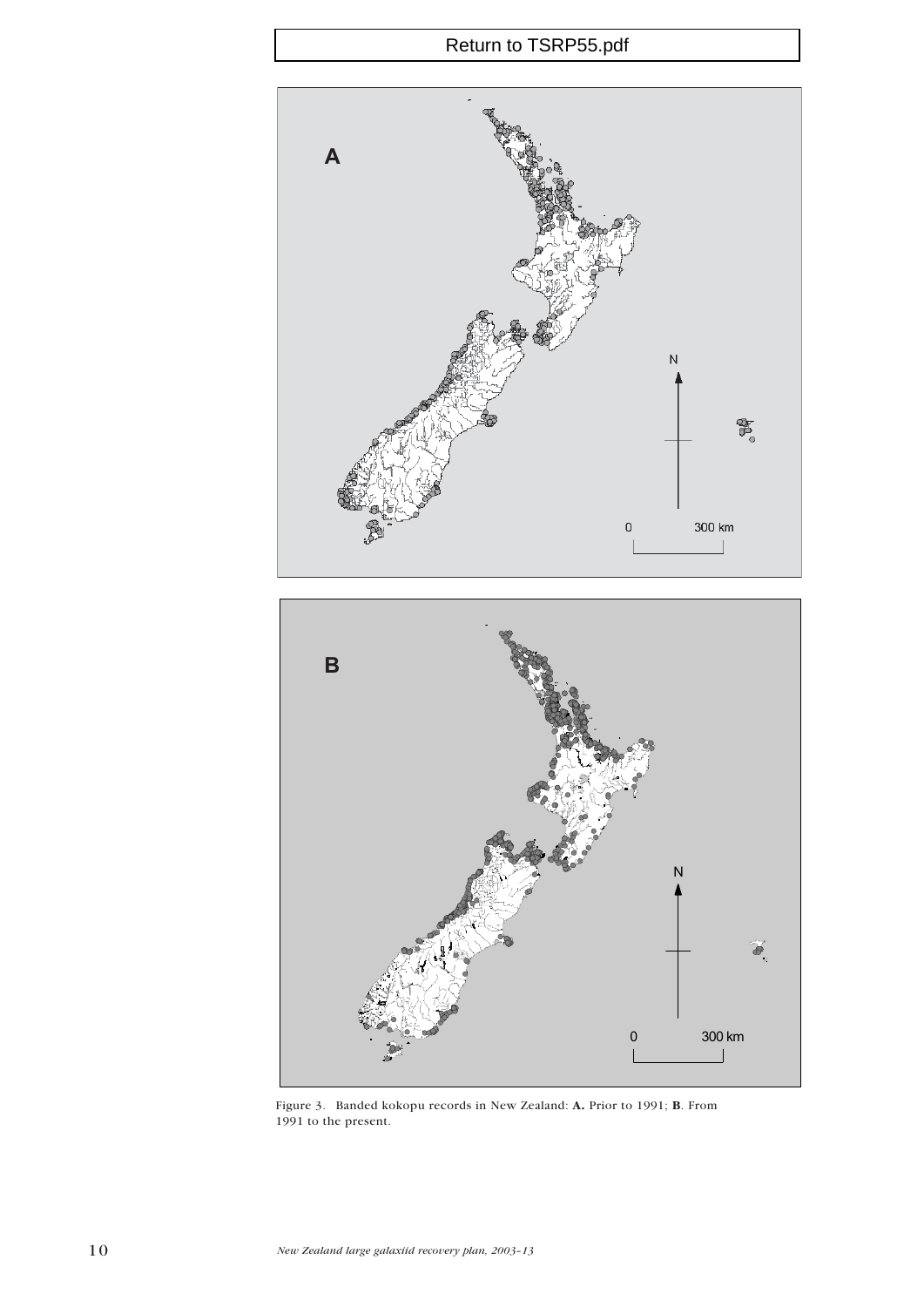#### 2.4 KOARO

This galaxiid is very widespread within New Zealand and its offshore islands, from sea level to extremely high altitudes and distances inland, as well as occurring in southeastern Australia and Tasmania. The species forms widespread land-locked populations in many inland lakes and alpine tarns. Like banded kokopu, it forms a significant component of the whitebait catch in some areas of New Zealand. While the species remains widespread in New Zealand, it has declined greatly in some lakes, especially in the central North Island (McDowall 2000) (Figs 4A and 4B).

## 3. Cause of decline and threats

Several common agents of decline have been implicated in the possible range contraction and decrease in abundance of large galaxiids generally. They include: overharvesting of the juvenile whitebait stage; impediments to migration and recruitment; habitat destruction; pollution of waterways; changes in catchment landuse, and; the impacts of introduced species. Diamond (1989) divides these agents into the following categories which he describes as the 'evil quartet' responsible for extinction of species:

- Overkill
- Habitat destruction and fragmentation
- Impacts of introduced species
- Chains of extinction

While it is likely that a combination of all four categories has contributed to the declines and presently exerts ongoing threats to all four species, the relative importance of each category is probably specific to the decline of each species. Therefore, in order to accurately identify the relative importance of each category, separate consideration is required for each species. This exercise is made difficult by a lack of historical information and data.

Shortjaw kokopu have been historically recognised as a naturally sparse species with secretive habits (McDowall et al. 1996). Although no historical data exist that demonstrate the species has declined, it is likely that deforestation has impacted negatively on the species, given its specific habitat preferences and avoidance of degraded stream environments (West 1989). The effect of brown trout (*Salmo trutta*) and whitebait fishing on current shortjaw kokopu distribution has not been investigated. At present there is no nationally coordinated monitoring for shortjaw kokopu, or any of the other three large galaxiids, to assess factors such as national oceanic recruitment success.

The loss of around 85% to 90% of New Zealand's wetlands (Ministry for the Environment 1997) in the last 100 years has severely impacted on the habitat and distribution of giant kokopu in New Zealand. In the mid-1800s for example, this species was well known from south Canterbury streams and wetlands, but is now absent from most of this region (Bonnett 2000). Loss and degradation of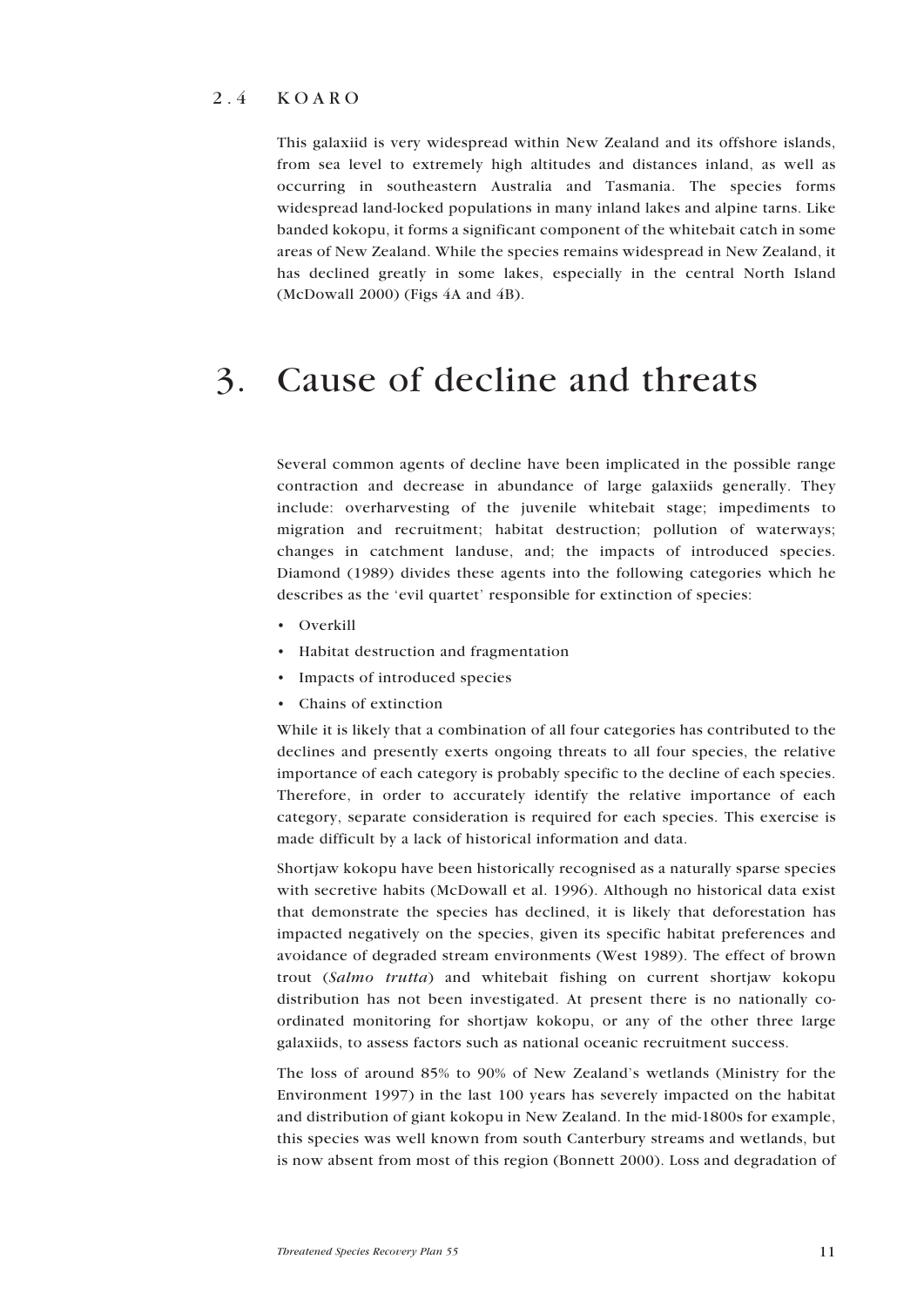

Figure 4. Koaro records in New Zealand: A. Prior to 1991; B. From 1991 to the present.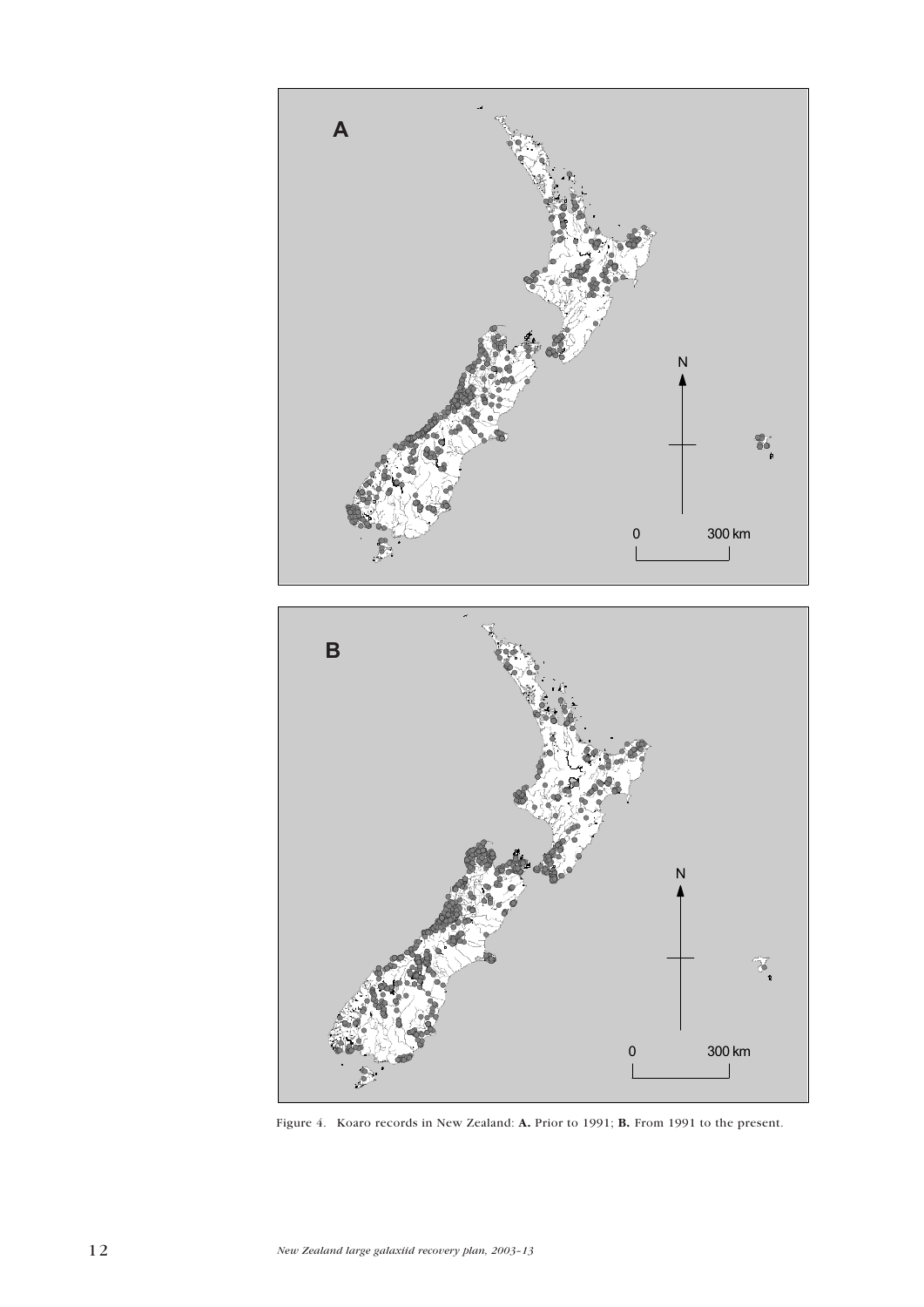habitat through activities such as drainage schemes and landuse intensification were, and still are, the biggest agents of decline for this species (Rowe et al. 2000). Other potential threats that have not yet been thoroughly investigated include the effects of sport fish such as brown trout (Townsend 1996) and perch (*Perca fluviatilis*), and the effect of invasive pest fish such as koi carp and *Gambusia affinis* (Rowe 1998). Partial obstruction and/or complete loss of fish passage in some regions are also likely to have negatively affected the distribution of giant kokopu along with koaro, shortjaw, and banded kokopu (Joy & Death 2000).

The decline in the historic distribution of banded kokopu, evident through the disappearance of the species from agricultural plains, is thought to be primarily due to the ongoing loss and degradation of adult habitat, such as streams in preferred native forest catchments, through deforestation and other landuse changes (McDowall 1990; Rowe et al. 2000). Loss of wetlands is also likely to have affected the distribution of this species, but to a lesser extent than giant kokopu. The effects of sport and invasive pest fish species on banded kokopu have not been studied.

Like banded kokopu, the decline in the historic range and abundance of koaro is likely to have been caused by the ongoing loss of adult habitat through deforestation and other landuse changes, leading to stream eutrophication and other effects. Population declines have also been documented in North Island lakes following the introduction of trout and smelt (McDowall 1990). The effect of invasive introduced fish species on koaro, such as the recent invasion of Lake Taupo by catfish (*Ameiurus nebulosus*), has not yet been thoroughly studied.

## 4. Species ecology and biology

Nearly half of New Zealand's native fish species, including the large galaxiids within this recovery plan, have a diadromous life-history. Diadromous fish migrate between fresh and salt water, usually in relation to spawning. This feature has a number of implications for species management, including consideration of the number of populations of each species (Joy et al. 2000). For example, all species contained within this recovery plan are treated as national populations owing to mixing of their genetic material each year during whitebait migrations. This means that fish located within individual streams have to be considered as 'population areas' rather than distinct populations. Exceptions to this are land-locked populations (occurring in three of these species), where life-history is completed entirely within freshwater, usually in lakes.

Diadromy creates uncertainty in predicting recruitment success. As well as the vagaries of possible effects of changes in oceanic conditions on larval growth and whitebait return (through global warming), the number of breeding adults required nationally to sustain adequate recruitment of whitebait from the ocean back into freshwater habitat is unknown. There may well be a critical national population size, below which recruitment failure occurs.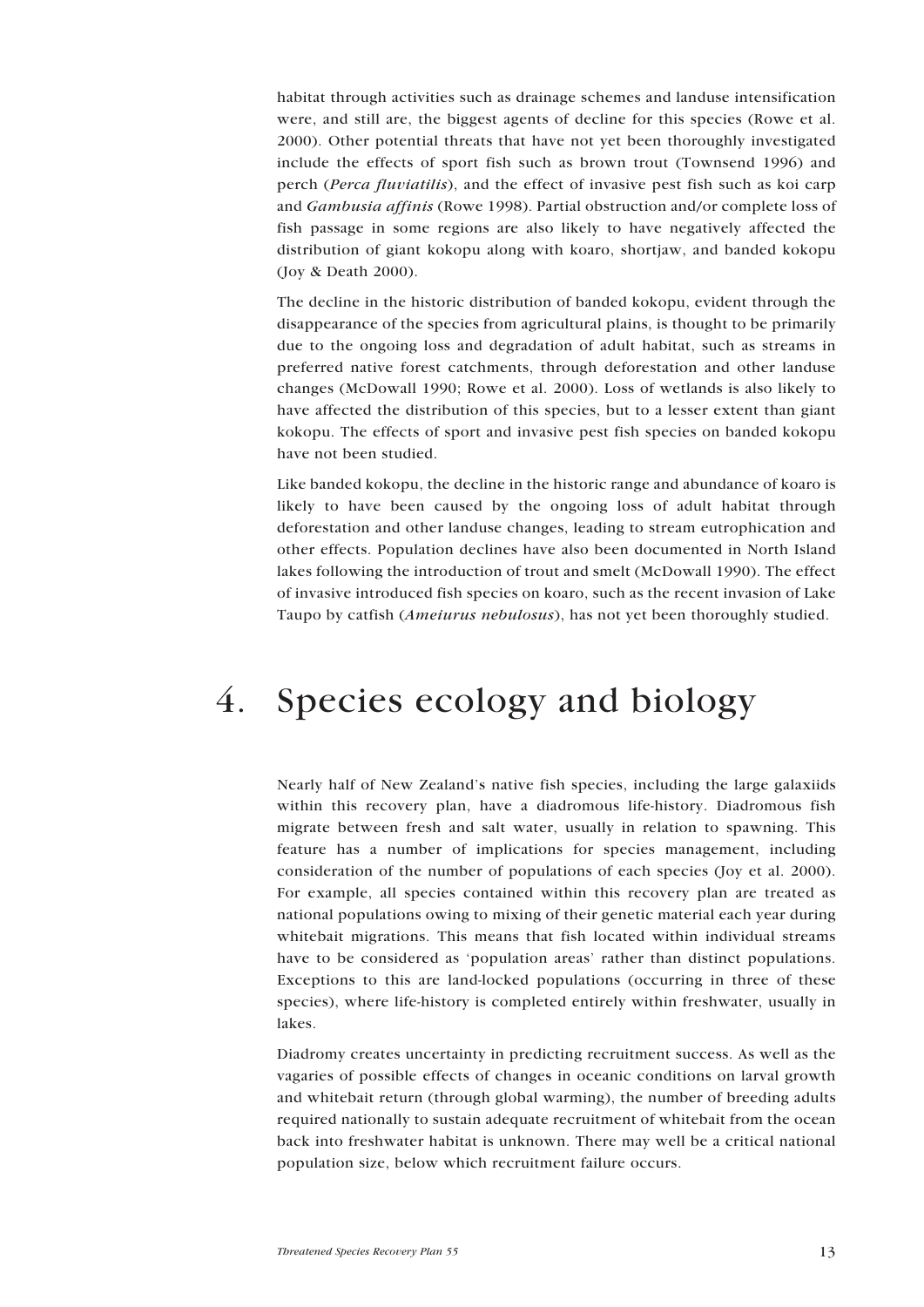Shortjaw kokopu are a diadromous, largely nocturnal fish species restricted to small to medium lower-order rivers and streams, generally associated with podocarp forest. Spawning occurs over the April to June period each year (Charteris 2002). Information on age and growth of shortjaw kokopu is sparse; it is likely that they live at least as long as banded kokopu, up to around 9 years old. Shortjaw kokopu feed extensively on terrestrial invertebrates taken from the stream surface, as well as grazing instream boulders for caddisfly larvae (McDowall 2000).

Giant kokopu are diadromous but have the ability to form land-locked populations. The species favours small to medium-sized, gently flowing, overgrown weedy/boggy streams, swampy lagoons, and lake margins. They are cryptic, mostly nocturnal fish, maturing at the age of 2 or 3 years, and spawning in autumn/winter. This species has a diverse diet including terrestrial insects, aquatic insects and koura (McDowall 1990).

Banded kokopu, like giant kokopu, are mainly diadromous and have the ability to form land-locked populations. Their preferred habitat is pools and backwaters in slow flowing, first– to third-order tributaries and rivers, with reasonably extensive riparian vegetation providing bank cover (McCullough 1998). This species has been shown to live for at least 9 years in the wild, though anecdotal information suggests they may live in excess of 20 years in the wild (A. Rebergen, DOC Wairarapa, pers comm. March 2002). Females become relatively more abundant than males in the older age classes of the population owing to sex-related differential mortality (Hopkins 1979). Spawning occurs from autumn/early winter and has been observed to take place amongst forest litter along stream margins during high flows (Mitchell & Penlington 1982; Charteris 2002). Like other large-bodied galaxiids, the banded kokopu is an opportunistic feeder, consuming an extensive range of terrestrial invertebrates and aquatic insect larvae such as caddisflies and mayflies, taken from drift or the stream bed (McDowall 2000).

Koaro, while diadromous, also form extensive land-locked populations in many inland lakes and alpine tarns of New Zealand. The species is an aggressive migrant, found at the highest altitudes of all the New Zealand native freshwater fish. The species favours clear, swiftly flowing, boulder-cobble streams of small to moderate size that flow through forest, although it often occurs in tussock stream, particularly those flowing into high-altitude lakes. Spawning occurs from March to May and the only known spawning habitat is in riffle habitat (McDowall & Surren 1995; Allibone & Caskey 2000). It is a cryptic, largely nocturnal fish (McDowall 2000). Like the other large galaxiids, koaro have a varied diet feeding on a diverse array of aquatic insects and terrestrial invertebrates.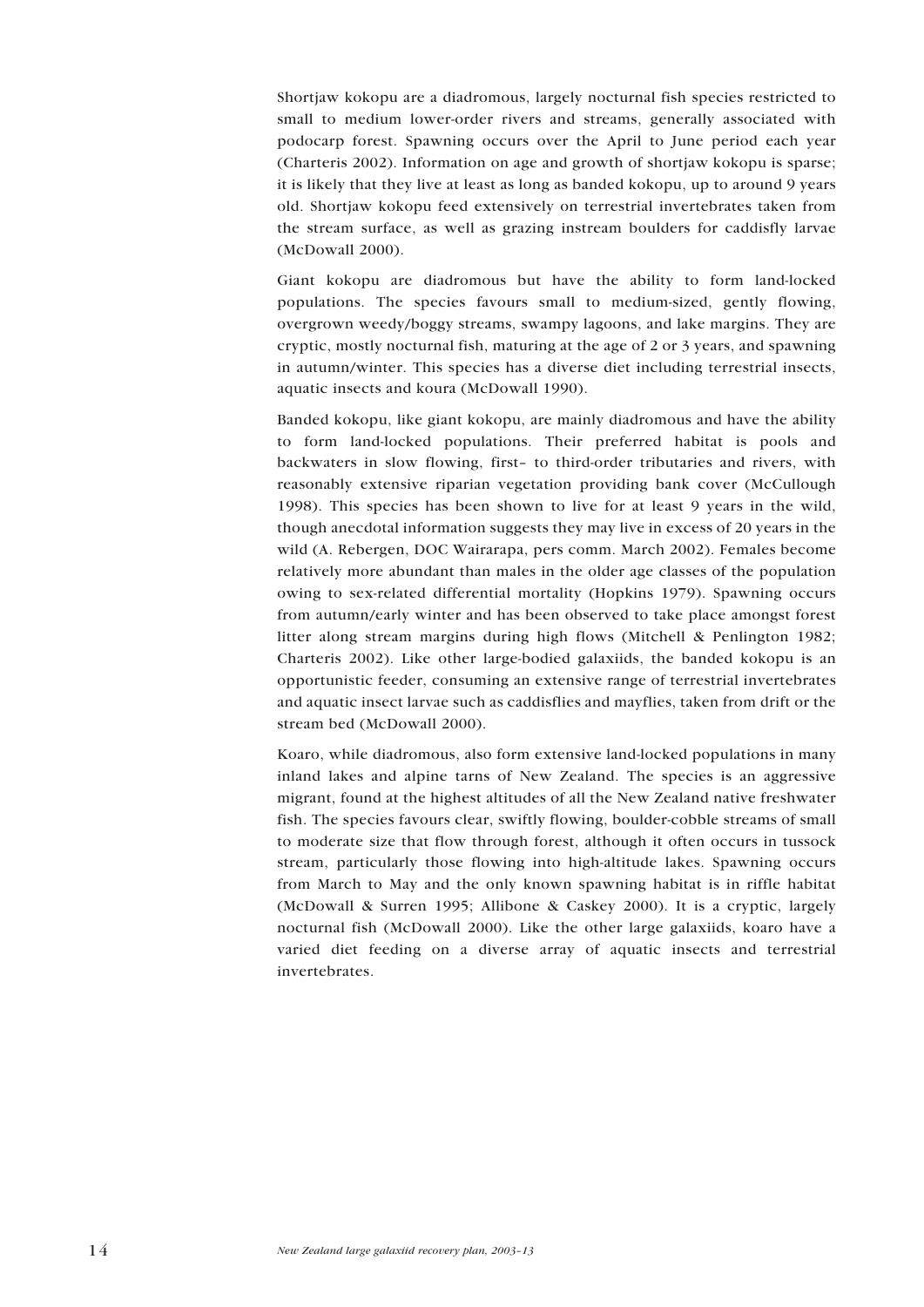## 5. Past conservation efforts

Past conservation efforts for all four species covered by this recovery plan have been in the form of three main areas: advocacy (Resource Management Act, land purchase cases, land status changes, fish passage); improving knowledge of the species' ecology; and regulation of the whitebait fishery. Land status changes specifically to preserve lake-locked koaro populations have occurred with the creation of three faunistic reserves (Lake Chalice, Lake Christabel and Lake Rotopounamu). Other, more recent, land status changes have resulted in enormous indirect benefits for securing threatened fish habitat, such as the creation of Kahurangi National Park. Earlier conservation initiatives, while not implemented for fish conservation, now provide large areas of protected habitat for fish such as shortjaw kokopu. Creation of lowland conservation areas such as Abel Tasman National Park and Marlborough Sounds reserve areas have helped preserve valuable habitat for these species into the future.

In order to improve the level of information required to develop and implement a strategy for the management of populations and habitats of large galaxiids, DOC has commissioned a number of studies (McDowall et al. 1996; Boubée et al. 1999; Bonnett 2000). Several, relevant, non-DOC funded studies have also been undertaken by R.M. McDowall (NIWA), University researchers and other NIWA staff.

In addition to ecological studies, public awareness projects for large galaxiids have been initiated, including: the Northland 'Whitebait Connection' conservation awareness programme (Seitzer & Kerr 2001), aimed at improving community involvement in stream restoration and enhancement; and DOC Southern Regional Office's 'Whitebait Marketing Plan' (Hutchinson 2001).

## 6. Long-term recovery goal

The long-term recovery goal is that the current geographic range, habitat and genetic diversity of large galaxiid species are maintained and improved within New Zealand.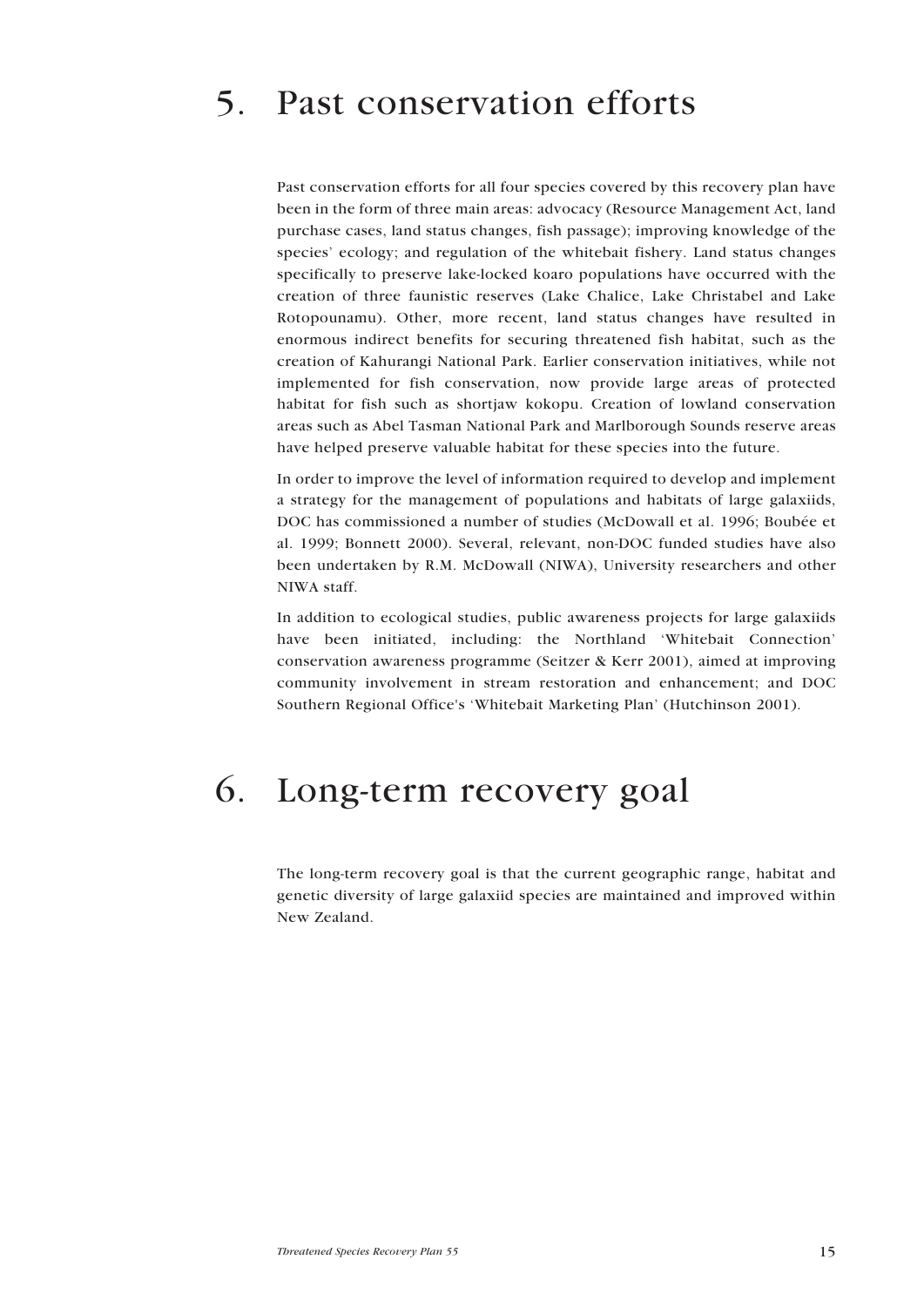### 7.1 OPTION 1—DO NOTHING

This relies on existing protected areas to protect large galaxiid populations. This option is not recommended. Many protected land areas within New Zealand consist of high-altitude uplands, with waterways predominantly unsuitable to shortjaw, banded and particularly giant kokopu. There is also a lack of nationally consistent survey and monitoring information for these species. Current conservation status classification for these species is simply based on 'best-guess' expert opinion rather than objective quantitative data.

### 7.2 OPTION 2—UNDERTAKE NATIONAL PRIORITY WORK

Undertaking national priority work involves using threatened fish recovery plans as tools to co-ordinate required management work and research needs, and to identify funding requirements. This is the preferred option because recovery plans give effect to programmes set out in DOC's draft FreshSAP and the Department's Statement of Intent 2003–06 (DOC 2003b).

## 8. Objectives for the term of the plan

| <b>Objective 1:</b> Identify, manage and advocate the protection of habitat and<br>migratory pathways.                     |
|----------------------------------------------------------------------------------------------------------------------------|
| <b>Objective 2:</b> Trial habitat restoration and recruitment enhancement, and<br>monitor results.                         |
| <b>Objective 3:</b> Identify and protect unique land-locked populations and<br>migratory multi-species assemblages.        |
| <b>Objective 4:</b> Determine the current geographic ranges of shortjaw and giant<br>kokopu within and between catchments. |
| <b>Objective 5:</b> Determine and address information gaps relevant to<br>management.                                      |
| <b>Objective 6:</b> Determine population trends and range contraction/expansion.                                           |
| <b>Objective 7:</b> Involve Iwi in the implementation of this recovery plan.                                               |
|                                                                                                                            |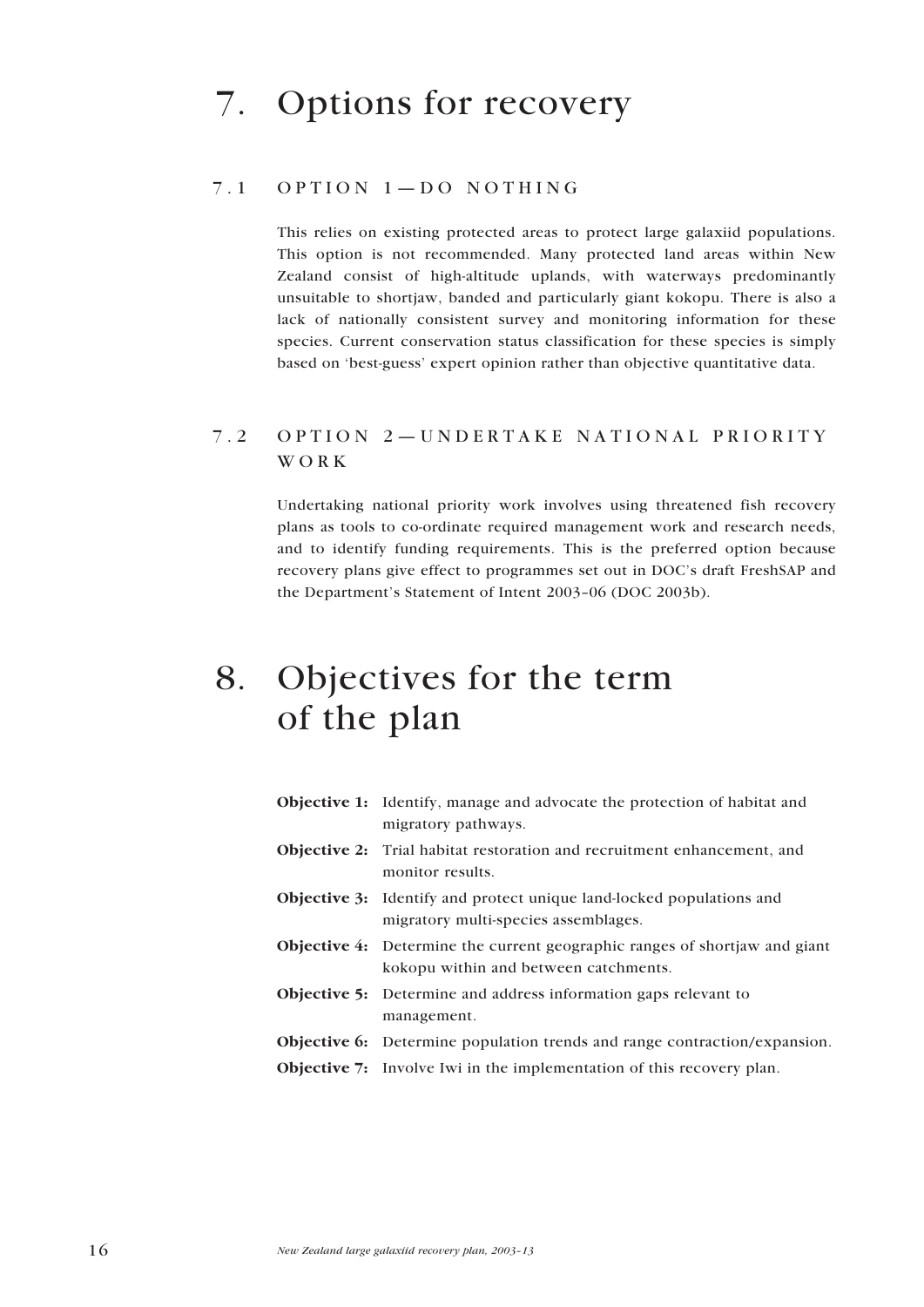Specific work plan actions that are required to achieve each objective, and performance measures to assess success in meeting objectives, are set out below. The work plan actions have been ranked to assist prioritisation of recovery plan actions. The priority rankings of ESSENTIAL, HIGH, and MEDIUM equate respectively to the level I (securing taxa from extinction<sup>1</sup>), level II (maintaining genetic diversity within the species<sup>2</sup>) and level III (increasing security further) rankings outlined in DOC's draft national policy work on Natural Heritage Concepts and Principles (WGNHO-104078; section 3.1.6). A work plan summary for all actions for Conservancies with large galaxiids is provided in WGNCR-51599 (Large galaxiid recovery plan timetable).

### Objective 1: Identify, manage and advocate the protection of habitat and migratory pathways

#### *Performance measure*

Protective measures achieved for large galaxiid habitat through plan or resource consent hearings and non-statutory initiatives, by 2013.

#### *Explanation*

Habitat loss and degradation are key issues facing large galaxiids, particularly giant kokopu. Many areas of habitat are located within private land, potentially subject to future development. The only tools to address these threats are public awareness, planning advocacy and protection through covenanting or land-purchase deals. To date, Resource Management Act advocacy has been the main tool used to combat these threats. In the case of planning advocacy, it is vitally important that liaison with Area staff occurs and, where necessary, a consultative working group process is initiated, to ensure that proactive nonstatutory Area initiatives with landowners are not jeopardised. Other tools such as covenanting are also required in relation to wetland protection for giant and banded kokopu. Many of the actions listed below are also duplicated in the mudfish recovery plan (DOC 2003a), as wetlands often provide habitat for both mudfish and/or large galaxiids.

#### *Action 1.1*

Inventory water bodies occupied by shortjaw and giant kokopu within each Conservancy and prioritise privately owned ones for protection by 2006.

#### Priority: HIGH.

Responsibility: Freshwater Technical Support Officers and Programme Managers in Areas assigned by those Conservancies containing shortjaw and giant kokopu (see Appendix 1).

<sup>1</sup> This category captures work associated with identifying agents of decline in some instances.

<sup>&</sup>lt;sup>2</sup> Defined as preventing major range contraction or the extinction of genetically distinct local populations.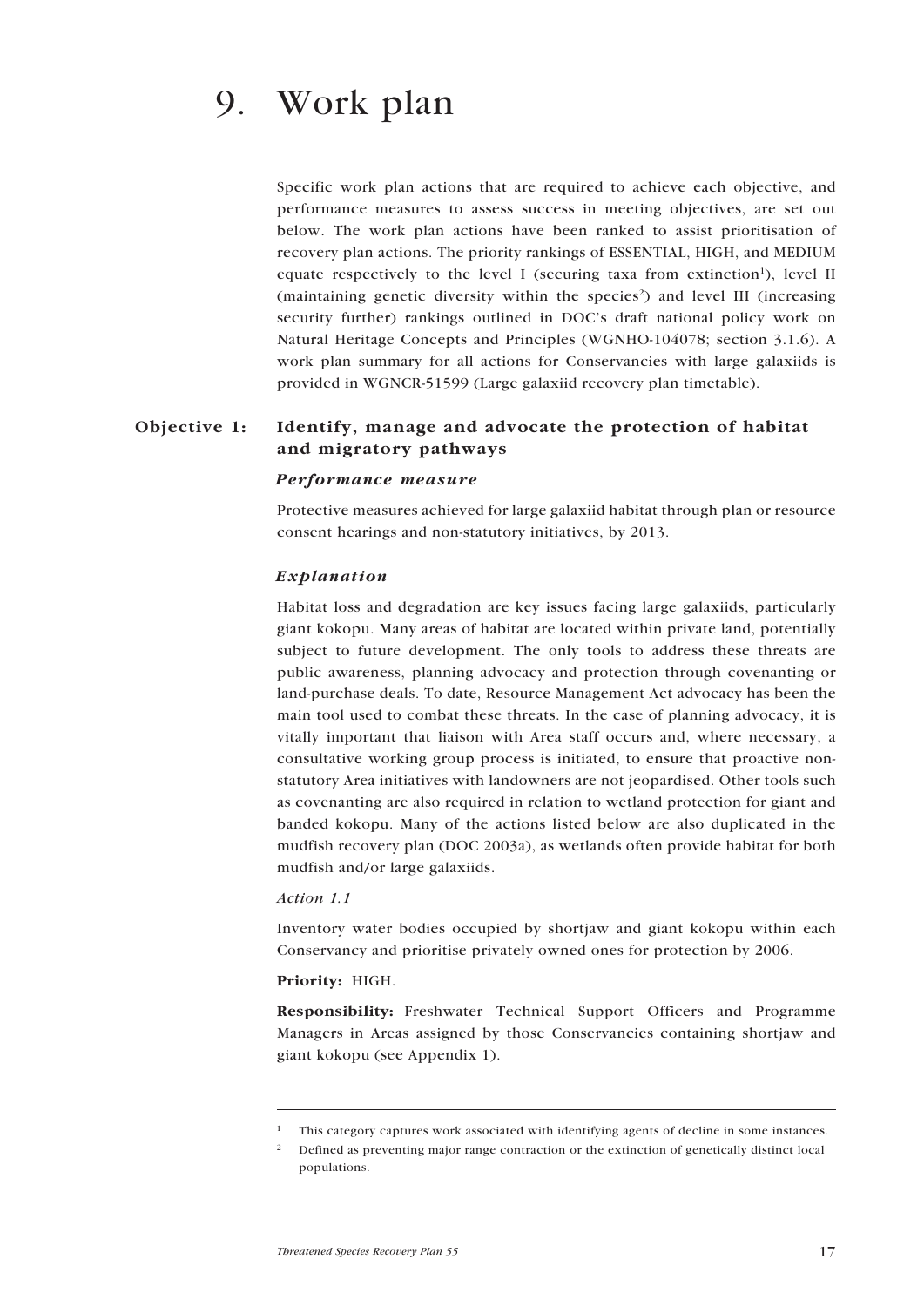#### *Action 1.2*

Throughout the life of this recovery plan, list large galaxiid sites (from Action 1.1) in Protected Natural Area (PNA) reports, Recommended Areas for Protection (RAP) lists or as an addendum to other existing reports where possible.

#### Priority: HIGH.

Responsibility: Freshwater Technical Support Officers and Programme Managers in Areas assigned by those Conservancies containing large galaxiids (see Appendix 1).

#### *Action 1.3*

Throughout the life of this recovery plan, liaise with landowners of sites with large galaxiids outside the statutory planning process and keep a record of discussion where appropriate.

#### Priority: HIGH.

Responsibility: Freshwater Technical Support Officers and Programme Managers in Areas assigned by those Conservancies containing large galaxiids (see Appendix 1).

#### *Action 1.4*

Throughout the life of this recovery plan, seek protection of wetlands containing large galaxiid populations on private land through non-statutory processes such as covenanting and/or purchase.

#### Priority: HIGH.

Responsibility: Freshwater Technical Support Officers and Programme Managers in Areas assigned by those Conservancies containing large galaxiids (see Appendix 1).

#### *Action 1.5*

Throughout the life of this recovery plan, advocate through statutory planning processes, protection of large galaxiid habitat (including migratory pathways).

#### Priority: HIGH.

Responsibility: Community Relations Officers and Freshwater Technical Support Officers in Areas assigned by those Conservancies containing large galaxiids (see Appendix 1).

#### *Action 1.6*

Where possible, undertake monitoring, control and educational programmes to prevent the spread and establishment of introduced fish into habitat with large galaxiids, throughout the life of this recovery plan.

#### Priority: HIGH.

Responsibility: Freshwater Technical Support Officers, Programme Managers, Community Relations Officers, Northern Regional Office.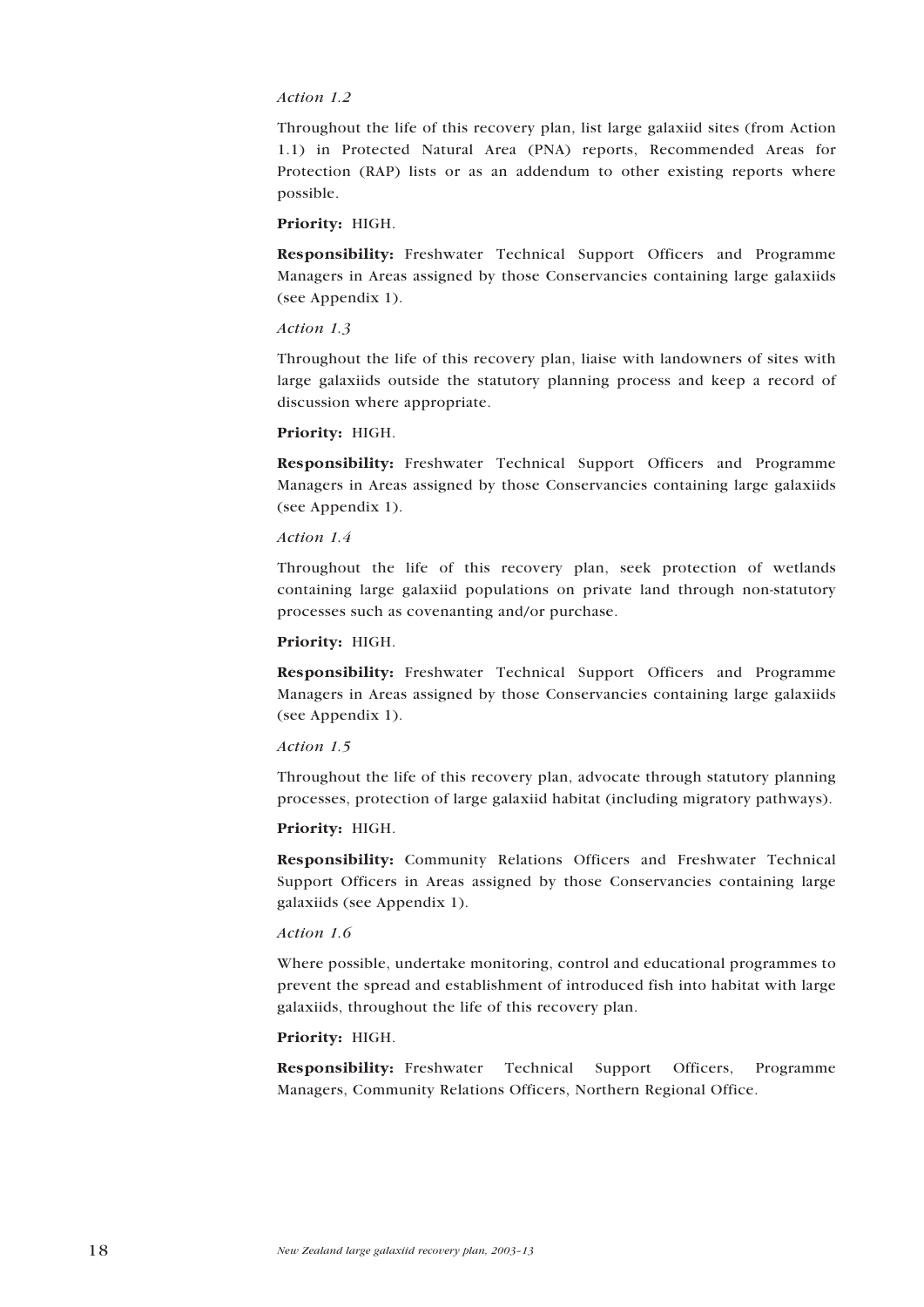#### *Action 1.7*

Advocate, through both regional plans and resource consent applications, drain maintenance techniques that minimise impact on habitat provided by drains for giant and banded kokopu, throughout the life of this recovery plan.

#### Priority: HIGH.

Responsibility: Community Relations Officers and Freshwater Technical Support Officers in Areas assigned by those Conservancies containing giant and banded kokopu (see Appendix 1).

#### *Action 1.8*

Advocate the use of a multi-agency code of practice for drainage through resource consent/plan provisions, throughout the life of this plan.

Priority: HIGH (all species).

Responsibility: Community Relations Officers and Freshwater Technical Support Officers in Areas assigned by those Conservancies containing large galaxiids (see Appendix 1).

#### *Action 1.9*

Write a community relations plan by 2006 on the importance of sites with large galaxiids.

Priority: HIGH (all species).

Responsibility: Northern Regional Office and/or Recovery Group.

#### *Action 1.10*

Prepare a fact sheet template on large galaxiids by 2007. Distribute to each conservancy for distribution to key target audience (see Action 1.9), along with information on how to protect and/or manage large galaxiid habitat.

Priority: HIGH (all species).

Responsibility: Northern Regional Office and/or Recovery Group.

#### *Action 1.11*

Seek out and nominate to External Relations Division private land owners and/ or managers who demonstrate environment-friendly land-management practices for wetlands generally, and large galaxiid sites specifically, for the DOC World Wetland Day awards annually until 2013.

#### Priority: HIGH.

Responsibility: Programme Managers, External Relations Division.

### Objective 2: Trial habitat restoration and recruitment enhancement, and monitor results

#### *Performance measure*

By 2013, there will be a body of robust empirical information on factors that increase the abundance of large galaxiids.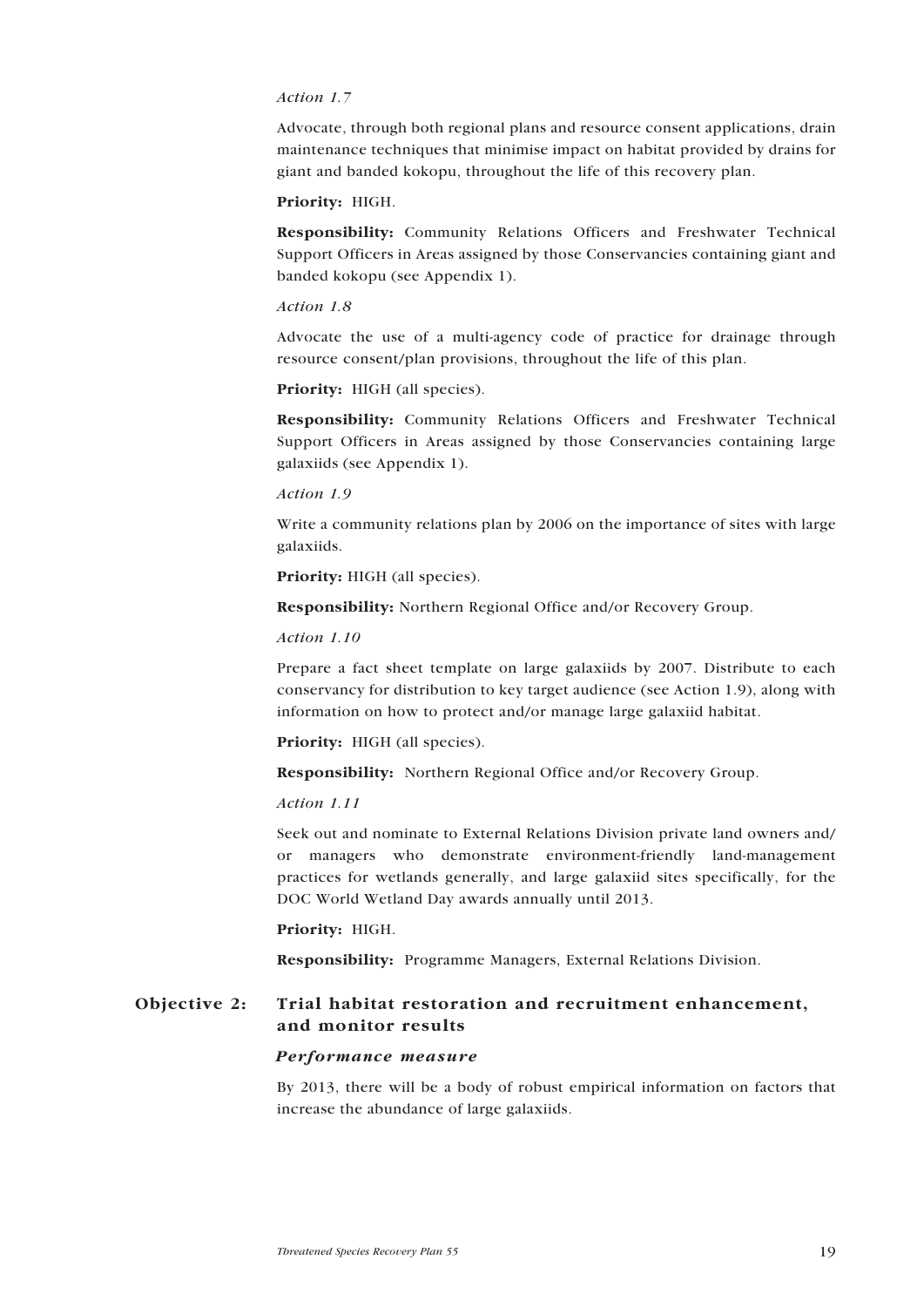#### *Explanation*

Monitoring of existing and new habitat restoration projects for large galaxiids is required to determine the success of these projects. At present, many restoration projects undertaken by a number of agencies do not have associated monitoring of the effects on populations of large migratory galaxiid population.

#### *Action 2.1*

Utilise existing and new habitat restoration projects to investigate factors that increase the abundance of large galaxiids by the end of 2012. Existing opportunities include: Otago trout exclusion; Taranaki fish pass restoration; habitat enhancement in Rotorua Lakes/streams, Whakatane streams, Waikato and Golden Bay (Dogan/Gorge Creeks); establishment of giant kokopu in Wharariki Wetland (Golden Bay), Kaituna Wildlife Management Reserve, and other lake restoration projects throughout New Zealand where giant kokopu may exist.

#### Priority: MEDIUM.

Responsibility: Recovery Group; Freshwater Technical Support Officers and Programme Managers in Areas assigned by those Conservancies containing large galaxiids (see Appendix 1).

#### *Action 2.2*

Trial the use of specially constructed whitebait catch-sorting buckets in conservancies, where appropriate, by the end of 2006.

#### **Priority:** MEDIUM.

**Responsibility:**Recovery Group, Freshwater Technical Support Officers, Programme Managers

### Objective 3: Identify and protect unique land-locked populations and migratory multi-species assemblages

#### *Performance measure*

Unique populations of land-locked and migratory multi-species assemblages of large galaxiids are identified and protection measures initiated by 2013.

#### *Explanation*

The preservation of land-locked populations is important; these populations may exhibit genetic structures somewhat different from those of migratory populations, which are thought to maintain constant gene flow throughout the whole of New Zealand. It is important to preserve aquatic ecosystems containing multi-species assemblages of large galaxiids (e.g. Stewart Island) as such systems are now somewhat scarce within New Zealand waterways owing to an array of impacts such as hydro-schemes, landuse intensification, and possibly introduced fish.

#### *Action 3.1*

Develop methods to identify land-locked populations of large galaxiids by 2013. Priority: HIGH.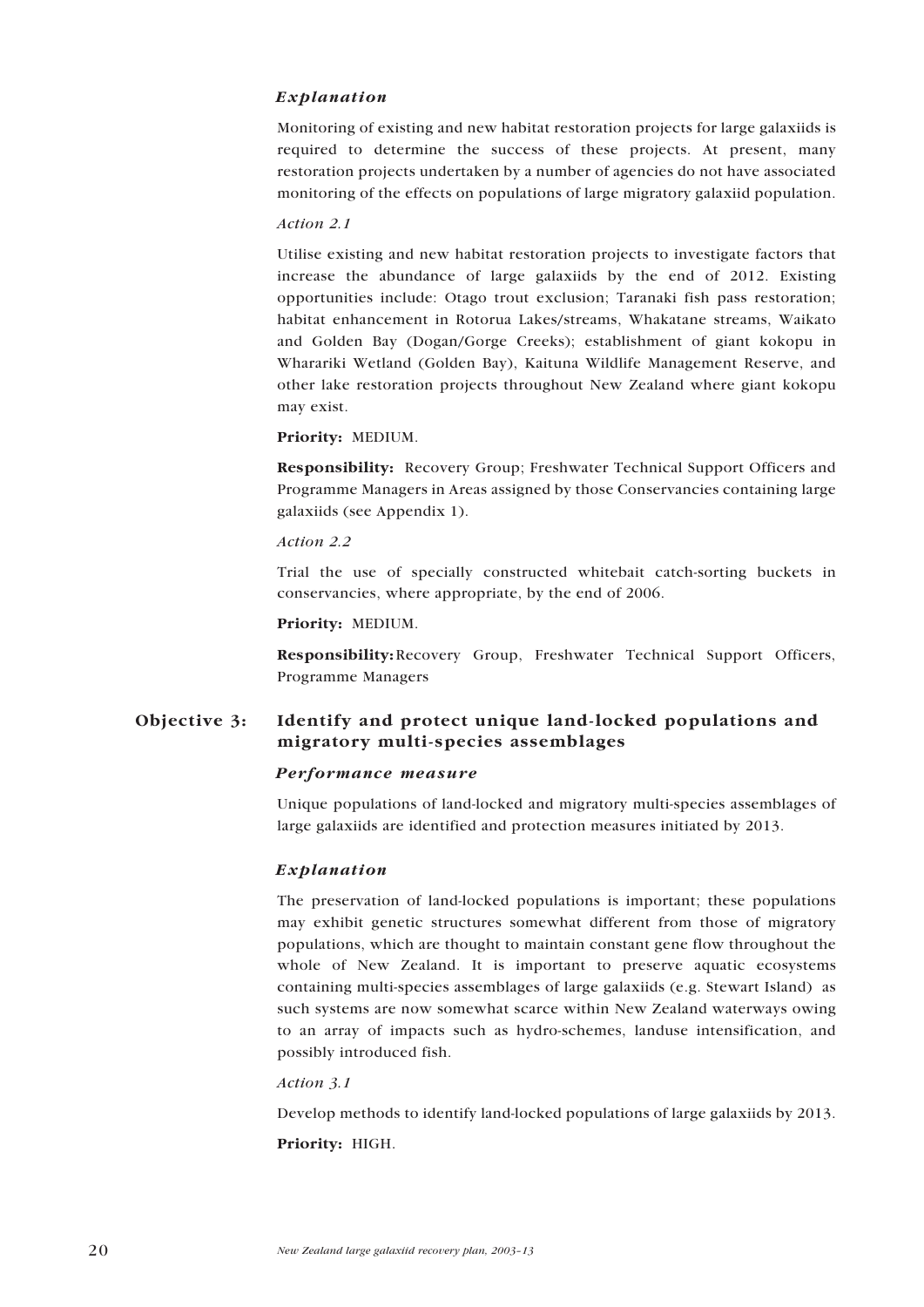Responsibility: Recovery Group Leader, Conservation Advisory Scientists.

#### *Action 3.2*

Using allele-frequency genetic analysis determine the genetic diversity of landlocked populations of banded kokopu by 2005, giant kokopu by 2008 and koaro by 2013.

Priority: HIGH.

Responsibility: Terrestrial Conservation Unit.

#### *Action 3.3*

List, in order of their genetic and/or morphological distinctiveness, known land-locked populations of banded kokopu by 2005, giant kokopu by 2008 and koaro by 2013.

#### Priority: HIGH.

Responsibility: Terrestrial Conservation Unit.

#### *Action 3.4*

Using formal and informal agreements, education and direct management programmes, minimise the potential for human-induced disturbances to occur in ecologically important land-locked populations of large galaxiids by 2013. Examples of disturbances include the introduction of invasive aquatic species and degradation of water quality.

#### Priority: HIGH.

Responsibility: Programme Managers, Freshwater Technical Support Officers and Community Relations Officers in Areas assigned by those Conservancies containing in ecologically important land-locked populations of large galaxiids (see Appendix 2).

#### *Action 3.5*

Survey lakes and/or tributaries for previously unrecorded land-locked large galaxiid populations by 2013.

#### Priority: HIGH.

Responsibility: Programme Managers in Areas assigned by those Conservancies containing large galaxiids (see Appendix 1).

### Objective 4: Determine current geographic range of shortjaw and giant kokopu within and between catchments

#### *Performance measure*

At least 150 previously unrecorded potential shortjaw kokopu and 150 previously unrecorded potential giant kokopu sites have been surveyed within regions outlined by the recovery plan by 2006.

#### *Explanation*

Recent, targeted, spotlighting surveys of shortjaw kokopu in Nelson/ Marlborough, Wanganui and Wellington Conservancies have produced a surprising number of new records of shortjaw and, to a lesser extent, giant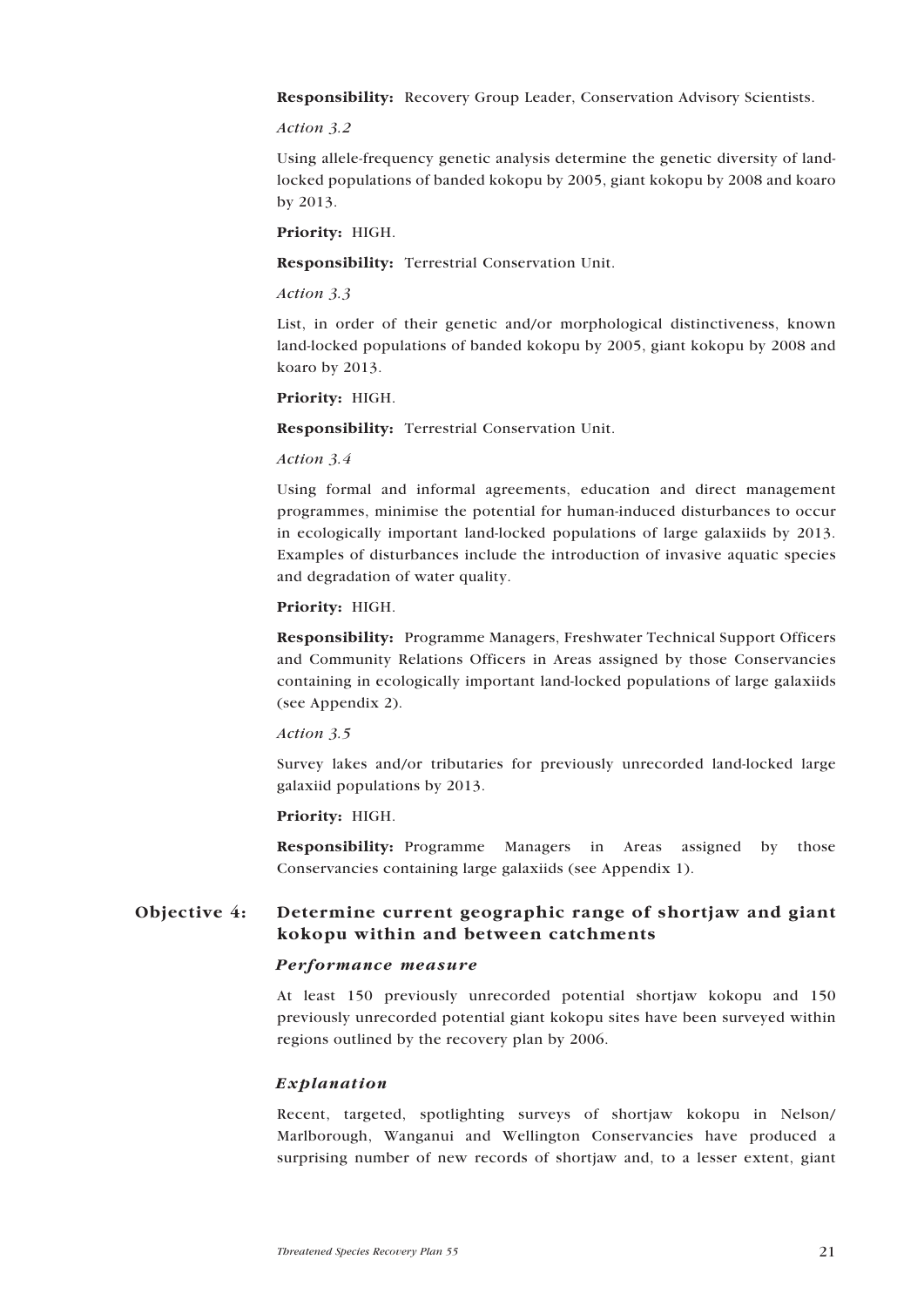kokopu. Further national survey work for both species is required to gain an accurate picture of current national distribution to aid in future assessments of conservation status of these species.

#### *Action 4.1*

Produce standard survey and monitoring guidelines for shortjaw kokopu by 2003.

#### Priority: HIGH.

Responsibility: Terrestrial Conservation Unit.

#### *Action 4.2*

Survey at least 150 potential shortjaw kokopu sites by 2006 using methods described in survey guidelines (Action 4.1). Survey work to be undertaken in the following areas: Fiordland, West Coast, Wellington, Western Ruahines, Wanganui River, Motu/Wairoa, Mokau, Tukituki, Waimana, Manawhe and Coromandel.

#### Priority: HIGH.

Responsibility: Programme Managers.

#### *Action 4.3*

Survey at least 150 potential giant kokopu sites by 2006 using methods described in survey guidelines (Action 4.1). Survey work to be undertaken in the following areas: Stewart Island, Southland Plains, Fiordland, Wellington Conservancy, Wanganui River, Mokau, and Northland Conservancy.

#### Priority: HIGH.

Responsibility: Programme Managers.

### Objective 5: Determine and address information gaps relevant to management

#### *Performance measure*

Information gaps and research priorities are identified and research projects initiated.

#### *Explanation*

Information on the ecology and/or biology of large galaxiids is essential to pinpoint the relative importance of various agents of decline and thus enable the appropriate management decisions to be made.

#### *Action 5.1*

Develop techniques for survey and/or monitoring of giant kokopu, and revise survey and/or monitoring publication (Action 4.1) by 2005.

#### Priority: HIGH.

Responsibility: Terrestrial Conservation Unit.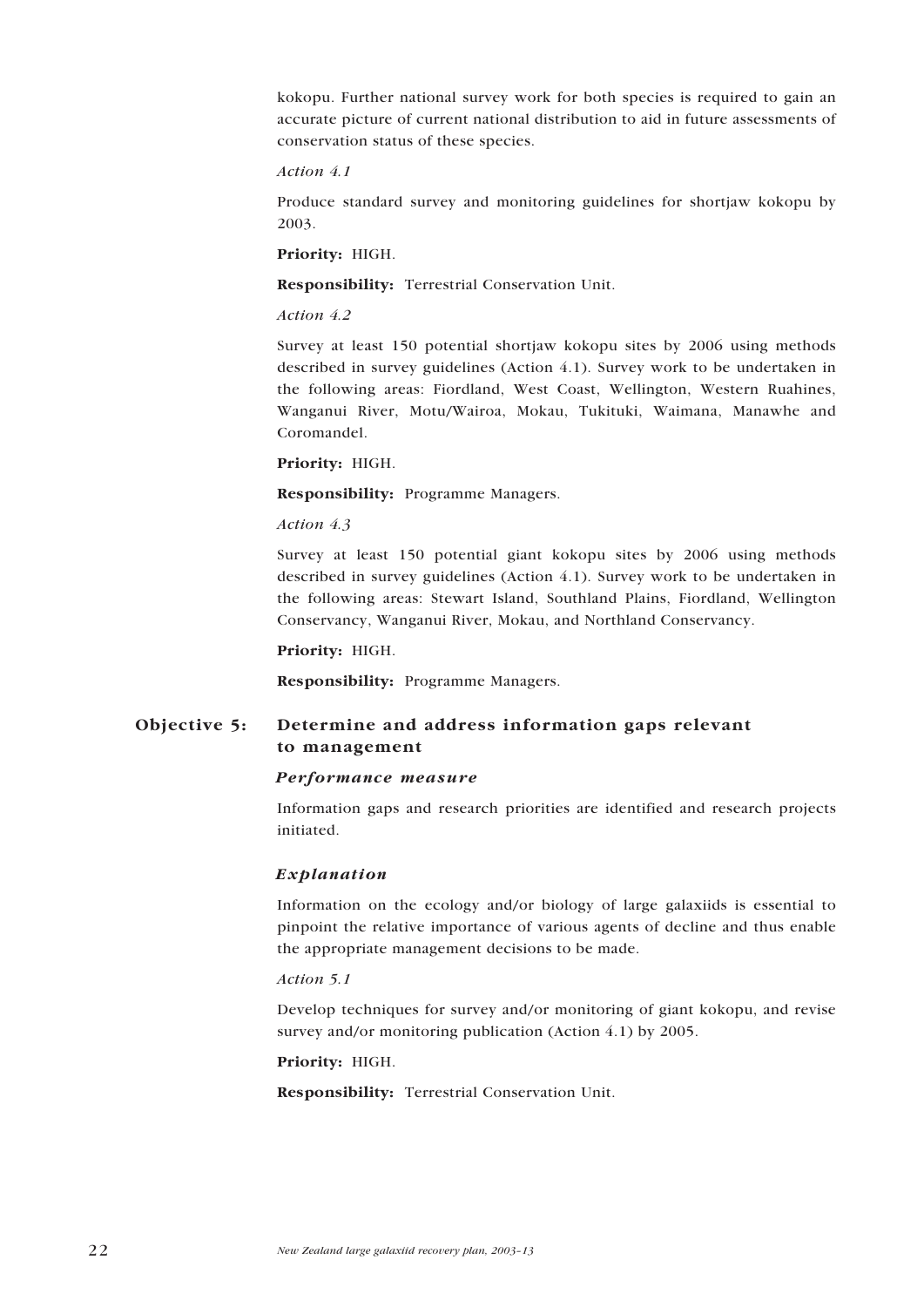#### *Action 5.2*

Identify the contribution from geographical representation of each species to the overall genetic variation within that species. Do this for all species (migratory shortjaw and giant kokopu populations only, and land-locked populations of all species) by 2013.

#### Priority: HIGH.

Responsibility: Recovery Group Leader, Conservation Advisory Scientists.

#### *Action 5.3*

Research priorities (listed in Section 10 of this document) are identified and initiated throughout the life time of this recovery plan.

#### Priority: HIGH.

Responsibility: Recovery Group.

### Objective 6: Determine population trends and range contraction and/ or expansion

#### *Performance measure*

Large galaxiid populations within regions listed in this recovery plan are monitored annually and shortjaw and giant kokopu records >10 years old are resurveyed by 2006.

#### *Explanation*

There is currently a lack of methodical or comparable national survey and monitoring records of large galaxiids upon which to base an accurate assessment of current conservation status. Recent ranking of these species through the new threatened species ranking system (Hitchmough 2002) classified shortjaw and giant kokopu as in Gradual Decline, and koaro and banded kokopu as Not Threatened, with a Data Poor qualifier for banded kokopu. All of these rankings are fairly subjective and based on 'best-guess' estimates. National monitoring of large galaxiid species is required, to give information on whether species' ranges are continuing to contract and whether a lack of oceanic recruitment is causing this contraction. Because of the diadromous life history of these species, despite relatively large national populations, national recruitment failure is a possibility and monitoring will help determine how real this threat is. This objective is the key to the success of this recovery plan, as once it is met decisions on whether to resource protective initiatives such as stream fencing for these species will be able to be more readily made.

#### *Action 6.1*

Initiate national monitoring of populations of large galaxiids annually from 2004.

#### Priority: HIGH.

Responsibility: Programme Managers, Terrestrial Conservation Unit (tagging training and/or assistance).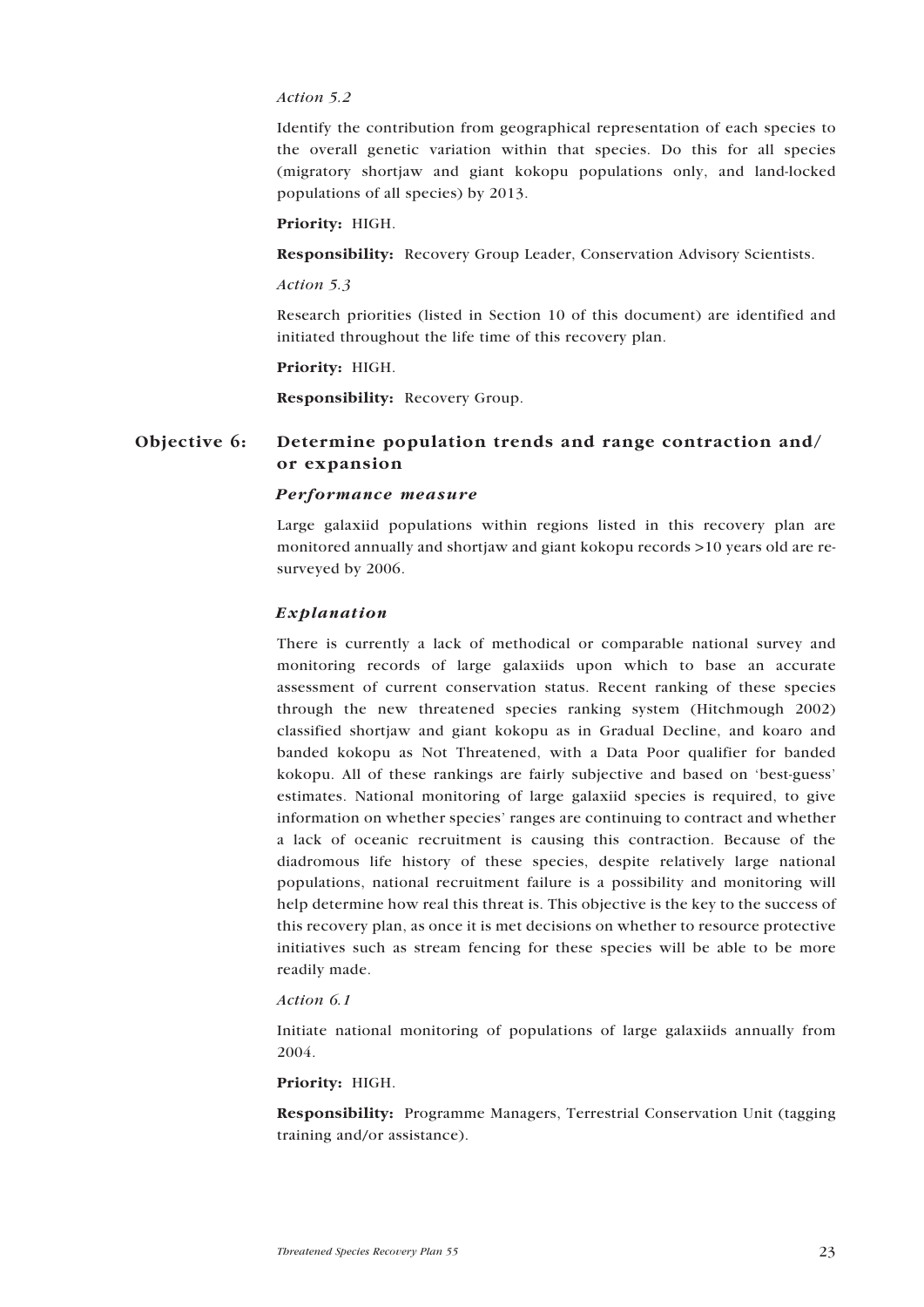#### *Action 6.2*

Review monitoring programme (Action 6.1) after 5 years of data collection.

Priority: HIGH.

Responsibility: Recovery Group.

*Action 6.3*

Re-survey existing shortjaw and giant kokopu New Zealand freshwater fish database records that are  $3\overline{10}$  years old (from April 2002), using survey guidelines (Action 4.1) by 2006.

#### Priority: HIGH.

Responsibility: Programme Managers.

## Objective 7: Involve Iwi in the implementation of this recovery plan *Performance measure*

Copies of the annual report on the implementation of recovery plan are provided to all Kaupapa Atawhai Managers and Ngai Tahu.

#### *Explanation*

The Recovery Leaders' Annual Report gives a yearly update on implementation of recovery plans, including any Iwi involvement with plan actions that have been implemented over the reporting year. This provides an efficient mechanism by which to keep tangata whenua informed of progress. Furthermore, the open invitation for any of the Kaupapa Atawhai Managers or Ngai Tahu to sit on annual Recovery Group meetings provides a mechanism for Iwi feedback to the Recovery Group, and a facility for plan changes if required.

#### *Action 7.1*

Throughout the life of this plan, engage local tangata whenua on a project-byproject basis.

#### **Priority:** HIGH.

**Responsibility:**Programme Managers, Freshwater Technical Science Officers (Kaupapa Atawhai Managers to assist).

#### *Action 7.2*

Throughout the life of this plan, report regularly, through mutually agreed means, to tangata whenua.

#### Priority: HIGH.

Responsibility: Programme Managers, Freshwater Technical Science Officers (Kaupapa Atawhai Managers to assist).

#### *Action 7.3*

Throughout the life of this plan, incorporate actions arising out of Treaty settlements as the need arises.

#### Priority: HIGH.

Responsibility: Recovery Group (Kaupapa Atawhai Manager to assist).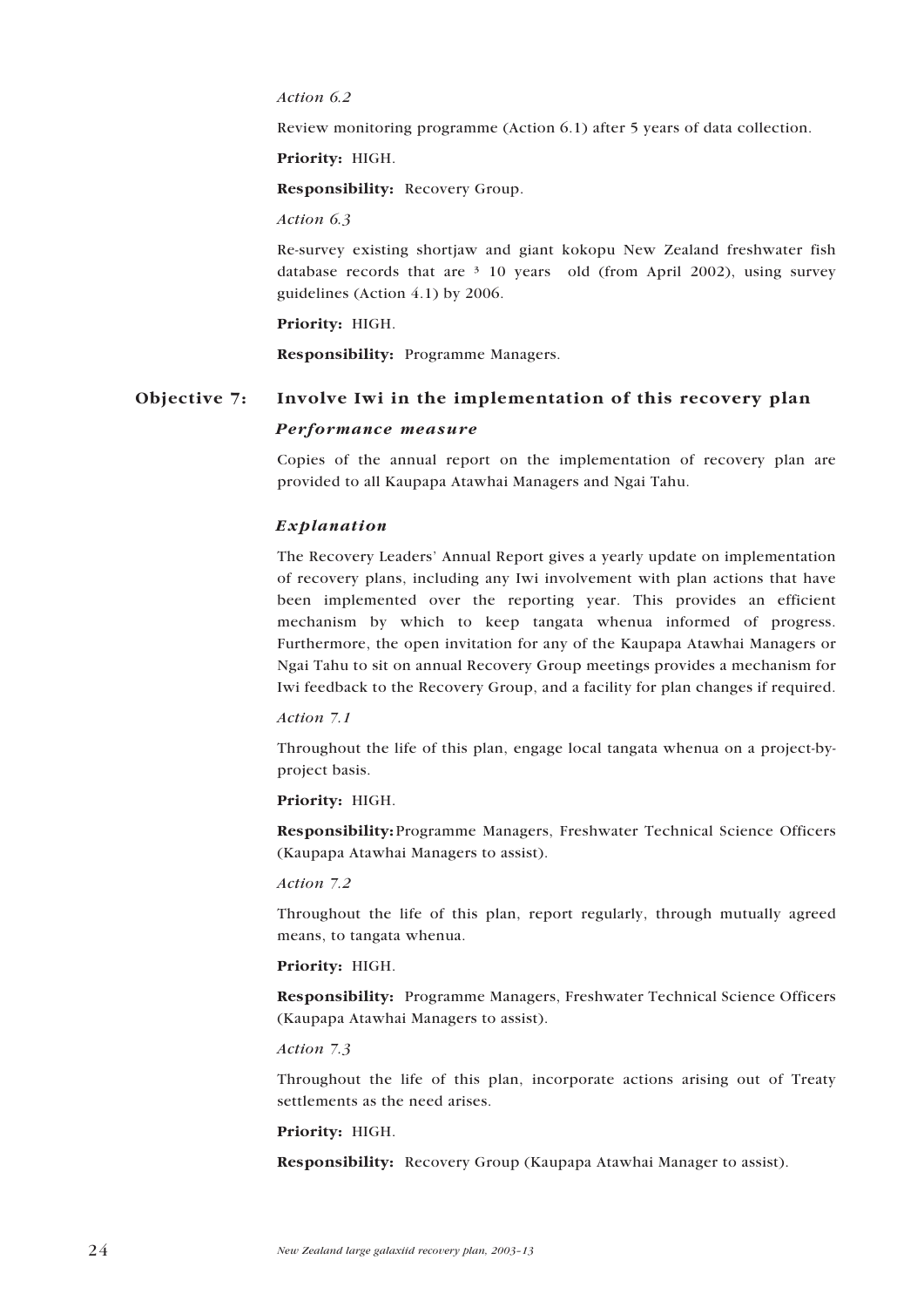#### *Action 7.4*

Throughout the life of this plan, co-operate with mutually agreed tangata whenua-led initiatives relating to implementation of this plan.

#### Priority: HIGH.

Responsibility: Programme Managers, Freshwater Technical Science Officers (Kaupapa Atawhai Managers to assist)

## 10. Research priorities

Information regarding the ecology and biology of large galaxiids is essential to identify agents of decline and their relative importance, and to make sound management decisions. The priorities for research include:

- Research exotic fish interactions with large galaxiids.
- Determine the significance of by-catch of giant kokopu from commercial eel netting to the overall population health, particularly spawning success, using tagging and/or population monitoring at heavily fished population sites.
- Determine the effect of fishing-induced changes to the eel population structure on population areas of giant kokopu.
- Evaluate the effectiveness of existing and new fish-pass designs for large galaxiid passage.
- Determine microhabitat preferences in a variety of habitat types (standing and flowing systems) of large galaxiids.
- Determine the spawning biology of large galaxiids.
- Determine juvenile rearing habitat of large galaxiid species.
- Determine the timing and identification of peak shortjaw and giant kokopu whitebait runs.
- Determine the relative vulnerability to harvest of large galaxiid whitebait.
- Determine the mechanisms and frequency of recruitment.

## 11. Review date

This plan will be reviewed after 10 years, or sooner if new information leads to proposals for a significant change in direction. The plan will remain operative until a reviewed plan is in place. The proposed review date of this recovery plan is 2013.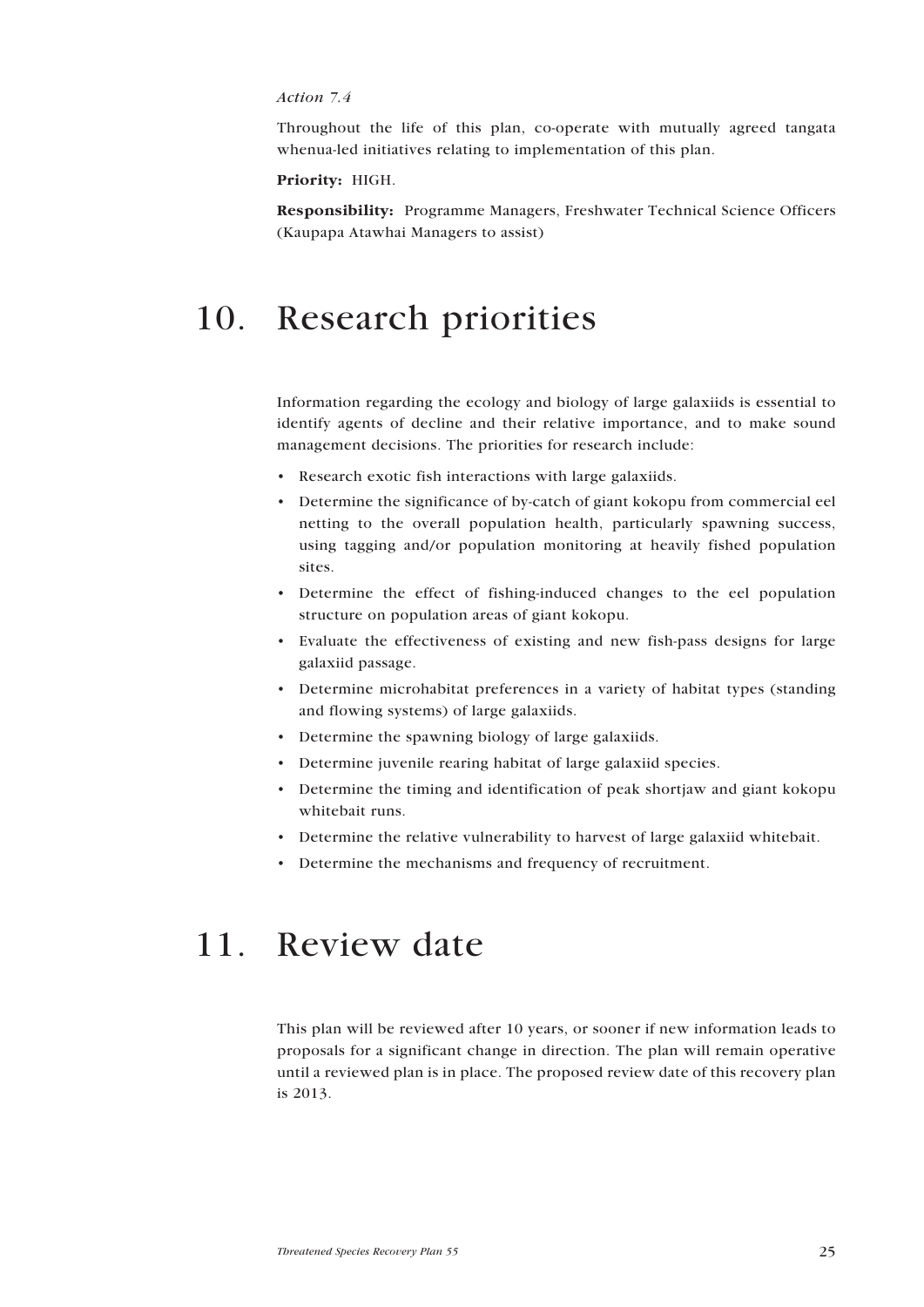## 12. References

- Allibone, R.M.; Caskey, D. 2000: Timing and habitat of koaro (*Galaxias brevipinnis*) spawning in streams draining Mt. Taranaki, New Zealand. *New Zealand Journal of Marine and Freshwater Research 34*: 593–595.
- Bonnett, M.L. 2000: Critical habitat features of giant kokopu, *Galaxias argenteus* (Gmelin 1789). Unpublished MSc thesis, University of Canterbury, New Zealand. 91 p.
- Boubée, J.; Jowett, I.; Nichols, S.; Williams, E. 1999: Fish passage at culverts: a review, with possible solutions for New Zealand indigenous species. Published jointly by NIWA and the Department of Conservation, Wellington, New Zealand. 110 p.
- Caskey, D. 1998: Surveys for shortjawed kokopu (*Galaxias postvectis*), koaro (*Galaxias brevipinnus*) and other freshwater fish communities in the Taranaki Area. November 1997–June 1998. Department of Conservation, Stratford Area Office (unpublished). 17 p.
- Charteris, S.C. 2002: Spawning, egg development and recruitment of diadromous galaxiids in Taranaki, New Zealand. Unpublished MSc thesis, Massey University, New Zealand. 89 p.
- DOC (Department of Conservation) 2003a: New Zealand mudfish (*Neochanna* spp.) recovery plan 2003–2013. *Threatened Species Recovery Plan 51*. Department of Conservation, Wellington. 25 p.
- DOC (Department of Conservation) 2003b: Statement of Intent 2003–2006. Department of Conservation, Wellington. 88 p.
- DOC (Department of Conservation) 2004: New Zealand non-migratory galaxiid fishes recovery plan 2003–2013. *Threatened Species Recovery Plan 53*. Department of Conservation, Wellington. 45 p.
- Diamond, J. 1989: Overview of recent extinctions. Pp. 37–41 in Weston, D.; Pearl, M. (Eds): Conservation for the Twenty First Century. Oxford University Press, New York. 365 p.
- Eastwood, D. 2001: Shortjawed kokopu surveys: Hokitika Area 1996–2001. Department of Conservation, Hokitika Area Office (unpublished). 96 p.
- Hanchet, S.M. 1990: Effect of land use on the distribution and abundance of native fish in tributaries of the Waikato River in the Hakarimata Range, North Island, New Zealand. *New Zealand Journal of Marine and Freshwater Research 24*: 159–171.
- Hitchmough, R. (Comp.) 2002: New Zealand threat classification system lists 2002. *Threatened Species Occasional Publication 23*. Department of Conservation, Wellington. 210 p.
- Hopkins, C.L. 1979: Reproduction of *Galaxias fasciatus* Gray (Salmoniformes: Galaxiidae). *New Zealand Journal of Marine and Freshwater Research 13*: 225–230.
- Hutchinson, W. 2001: National Whitebait Species Marketing Plan. Public awareness initiative. Department of Conservation, Southern Regional Office (unpublished). 36 p.
- Jack, D.; Barrier, R. 2000: Short-jawed kokopu (*Galaxias postvectis*): conservation status in Nelson/Marlborough—year two interim report 2000. *Occasional Publication Department of Conservation, Nelson/Marlborough Conservancy 47*. 17 p.
- Jack, D.; Barrier, R.; Goodman, J. 2001: Short-jawed kokopu (*Galaxias postvectis*): conservation status in Nelson/Marlborough—year three interim report 2001. *Occasional Publication Department of Conservation, Nelson/Marlborough Conservancy 51*. 20 p.
- Joy, M.K.; Death, R.G. 2000: Development and application of a predictive model of riverine fish community assemblages in the Taranaki region of the North Island, New Zealand. *New Zealand Journal of Marine and Freshwater Research 34*: 241–252.
- Joy, M.K.; Henderson, I.M.; Death, R. 2000: Diadromy and longitudinal patterns of upstream penetration of freshwater fish in Taranaki, New Zealand. *New Zealand Journal of Marine and Freshwater Research 34*: 531–543.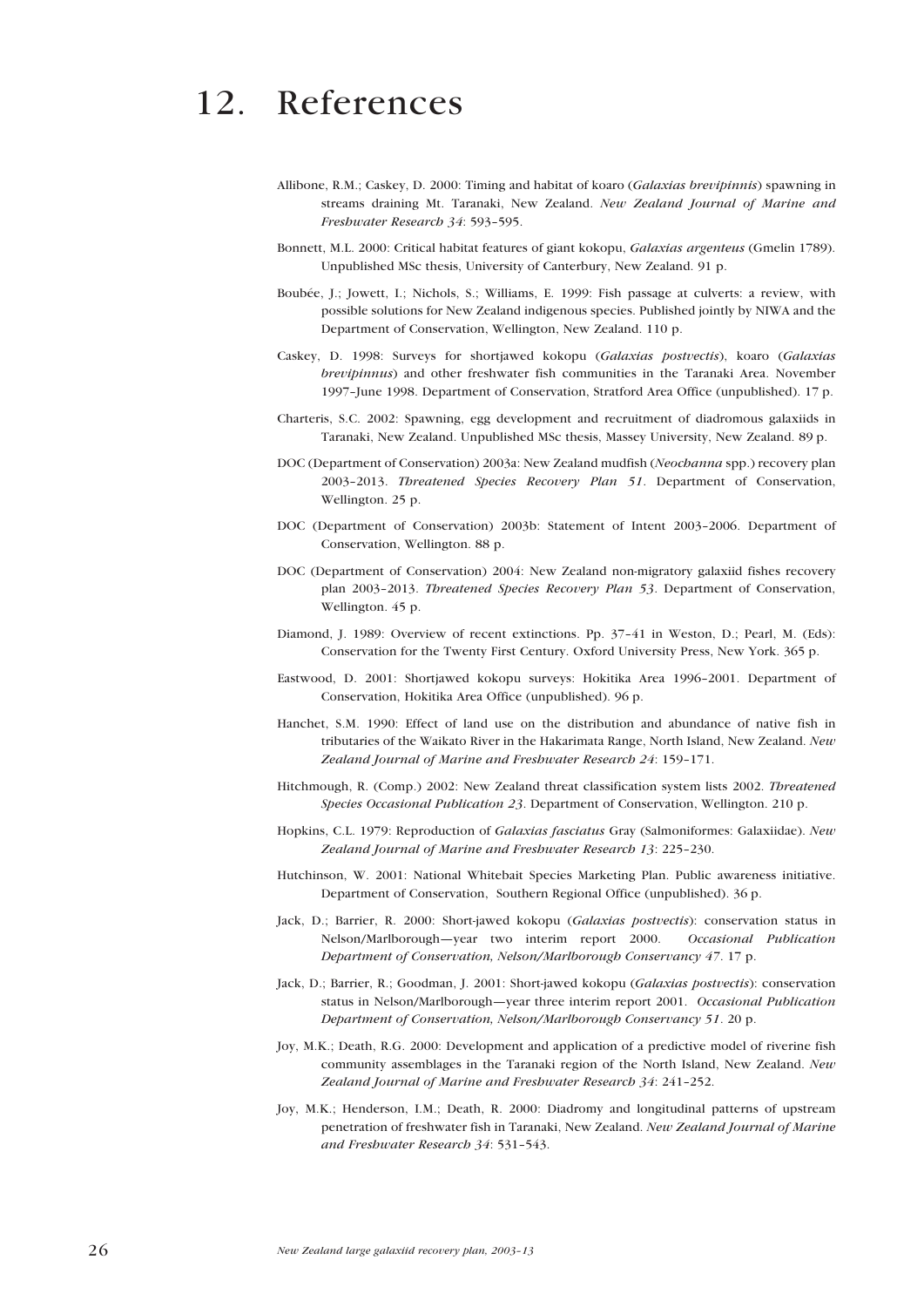- McCullough, C.D. 1998: Abundance, behaviour, and habitat requirements of banded kokopu (*Galaxias fasciatus*) Gray (Pisces: Galaxiidae). Unpublished MSc thesis, University of Waikato, New Zealand. 135 p.
- McDowall, R.M. 1965: The composition of the New Zealand whitebait catch, 1964. *New Zealand Journal of Science 8*: 285–300.
- McDowall, R.M. 1990: New Zealand freshwater fish: a natural history and guide. Heinemann-Reed, Auckland. 230 p.
- McDowall, R. M. 2000: The Reed field guide to New Zealand freshwater fishes. Reed, Auckland. 224 p.
- McDowall, R.M.; Eldon, G.A.; Bonnett, M.L.; Sykes, J.R.E. 1996: Critical habitat for the conservation of shortjawed kokopu, *Galaxias postvectis* Clarke. *Conservation Science Publication 5*. Department of Conservation, Wellington. 80 p.
- McDowall, R.M.; Suren, A.M. 1995: Emigrating larvae of koaro, *Galaxias brevipinnis* Gunther (Teleostei: Galaxiidae), from the Otira River, New Zealand. *New Zealand Journal of Marine and Freshwater Research 29*: 271–275.
- Ministry for the Environment 1997: The state of New Zealand's environment 1997. GP Publications, Wellington. Unpaginated.
- Mitchell, C.P.; Penlington, B.P. 1982: Spawning of *Galaxias fasciatus* Gray (Salmoniformes: Galaxiidae). *New Zealand Journal of Marine and Freshwater Research 16*: 131–133.
- Molloy, J.; Bell, B.; Clout, M.; de Lange, P.; Gibbs, G.; Given, D.; Norton, D.; Smith, N.; Stephens, T. 2002: Classifying species according to threat of extinction—a system for New Zealand. *Threatened Species Occasional Publication 22*. Department of Conservation, Wellington. 26 p.
- Rowe, D.K. 1998: Management trials to restore dwarf inanga show mosquitofish a threat to native fish. *Water and Atmosphere 6*: 10–12.
- Rowe, D.; Hicks, M.; Richardson, J. 2000: Reduced abundance of banded kokopu (*Galaxias fasciatus*) and other native fish in turbid rivers of the North Island of New Zealand. *New Zealand Journal of Marine and Freshwater Research 34*: 547–558.
- Seitzer, S.; Kerr, V. 2001: The whitebait connection funding proposal 2001/2002. Department of Conservation funding proposal (unpublished). Northland Conservancy, Department of Conservation. 8 p.
- Studholme, B.; Barrier, R.; Jack, D. 1999: Short-jawed kokopu (*Galaxias postvectis*): conservation status in Nelson/Marlborough—year one interim report. *Internal Report 31*. Department of Conservation, Nelson/Marlborough Conservancy, Nelson. 30 p.
- Townsend, C.R. 1996: Invasion biology and ecological impacts of brown trout, *Salmo trutta*, in New Zealand. *Biological Conservation 78*: 13–22.
- West, D.W. 1989: The ecology of native and introduced fish in some Waikato streams. Unpublished MSc thesis, University of Waikato, New Zealand. 153 p.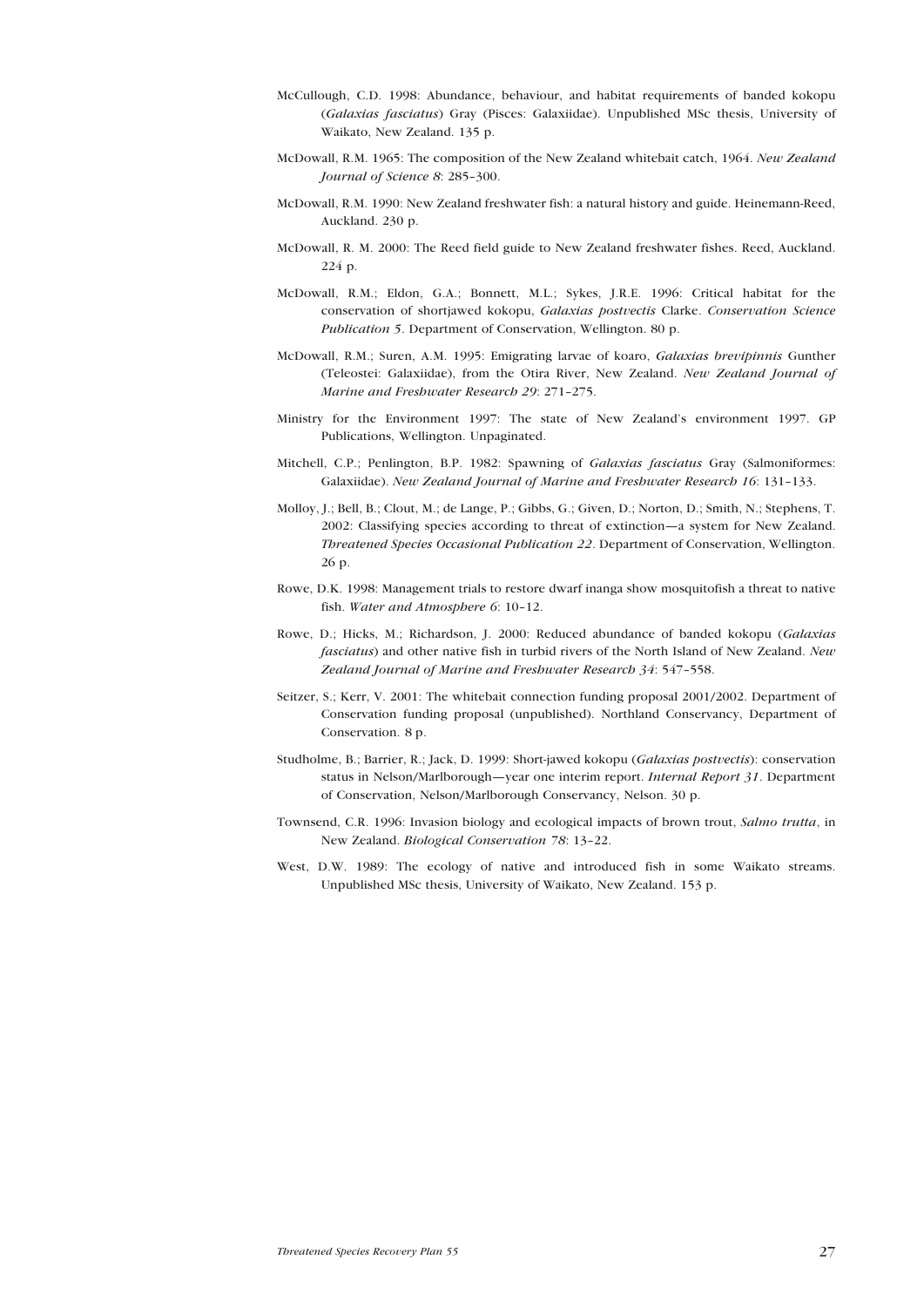# Appendix 1

## CONSERVANCIES CONTAINING LARGE GALAXIIDS

| <b>SPECIES</b>  | CONSERVANCIES          |                    |  |
|-----------------|------------------------|--------------------|--|
| Shortjaw kokopu | Northland              | Wellington         |  |
|                 | Auckland               | Nelson/Marlborough |  |
|                 | Waikato                | West Coast         |  |
|                 | Bay of Plenty          | Canterbury         |  |
|                 | East Coast/Hawke's Bay | Otago              |  |
|                 | Wanganui               | Southland          |  |
| Giant kokopu    | Northland              | Wellington         |  |
|                 | Auckland               | Nelson/Marlborough |  |
|                 | Waikato                | <b>West Coast</b>  |  |
|                 | Bay of Plenty          | Canterbury         |  |
|                 | East Coast/Hawke's Bay | Otago              |  |
|                 | Wanganui               | Southland          |  |
| Banded kokopu   | Northland              | Wellington         |  |
|                 | Auckland               | Nelson/Marlborough |  |
|                 | Waikato                | West Coast         |  |
|                 | Bay of Plenty          | Canterbury         |  |
|                 | East Coast/Hawke's Bay | Otago              |  |
|                 | Wanganui               | Southland          |  |
| Koaro           | Northland              | Wellington         |  |
|                 | Auckland               | Nelson/Marlborough |  |
|                 | Waikato                | West Coast         |  |
|                 | Bay of Plenty          | Canterbury         |  |
|                 | East Coast/Hawke's Bay | Otago              |  |
|                 | Tongariro/Taupo        | Southland          |  |
|                 | Wanganui               |                    |  |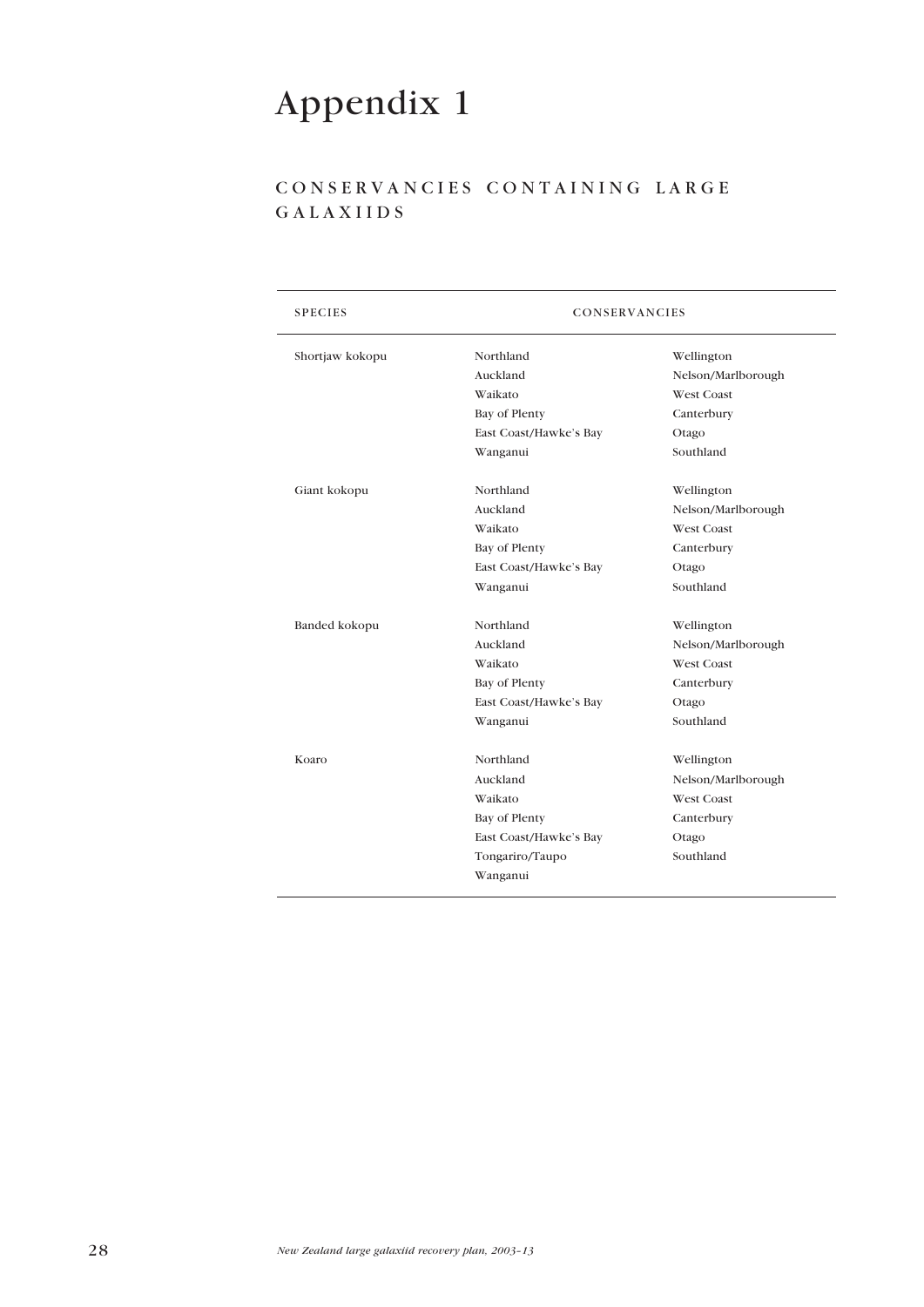# Appendix 2

## LOCATIONS OF LAND-LOCKED POPULATIONS OF LARGE GALAXIIDS

(See WGNCR-34468 for latest update.)

#### TABLE A2.1 GIANT KOKOPU.

| <b>SITE</b>      | AREA OFFICE,<br>CONSERVANCY | <b>KEY VALUE(S)</b> | PRESENTLY<br>PROTECTED? |
|------------------|-----------------------------|---------------------|-------------------------|
| Lake Monowai     | Te Anau, Southland          |                     |                         |
| Lake Mistletoe   | Te Anau, Southland          |                     |                         |
| Lake Luxmore     | Te Anau, Southland          |                     |                         |
| Horseshoe Lagoon | Ruakapuka, Canterbury       |                     |                         |
| Ota Creek        | Murihiku, Southland         |                     |                         |
| Lake Haupiri     | Greymouth, West Coast       |                     |                         |
| Lake Kaniere     | Hokitika, West Coast        |                     |                         |
| Lake Brunner     | Greymouth, West Coast       |                     |                         |
|                  |                             |                     |                         |

#### TABLE A2.2 BANDED KOKOPU.

| <b>SITE</b>      | AREA OFFICE.<br>CONSERVANCY       | <b>KEY VALUE(S)</b>                                             | <b>PRESENTLY</b><br>PROTECTED?            |
|------------------|-----------------------------------|-----------------------------------------------------------------|-------------------------------------------|
| Kaihoka Lakes    | Golden Bay,<br>Nelson/Marlborough | Exotic-fish free                                                | Scenic reserve                            |
| Cossey Dam       | Auckland, Auckland                |                                                                 | Water reserve catchment                   |
| Wairoa Dam       | Auckland, Auckland                |                                                                 | Water reserve catchment                   |
| Mangatawhiri Dam | Auckland, Auckland                |                                                                 | Water reserve catchment                   |
| Lake Ototoa      | Warkworth, Auckland               |                                                                 |                                           |
| Lake Waahi       | Waikato, Waikato                  |                                                                 |                                           |
| Lake Okataina    | Rotorua Lakes/Bay of Plenty       | Land-locked koaro also present.<br>Important trout fishery lake | Tributaries in scenic<br>reserve, bed UCL |

UCL = Unallocated crown land.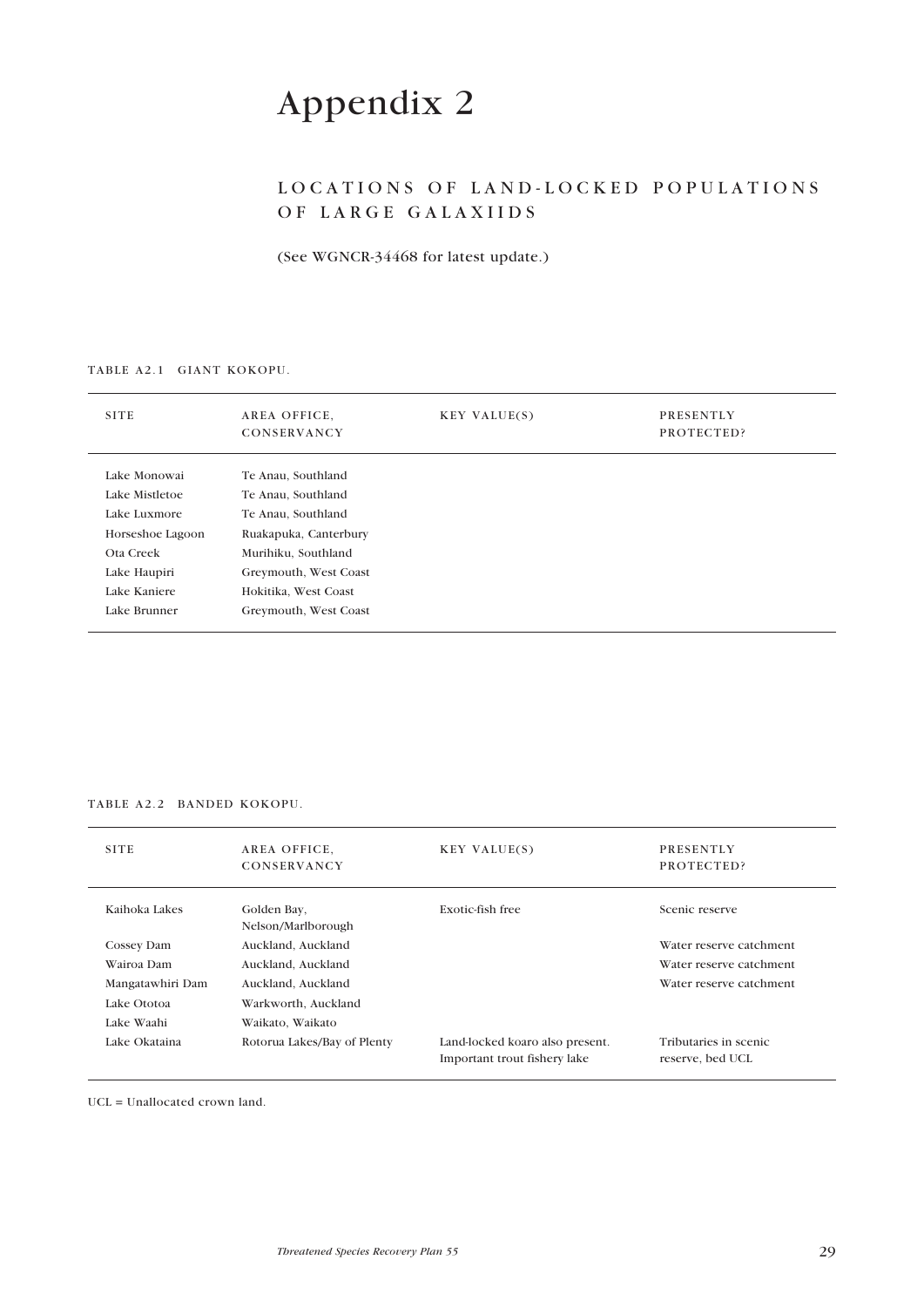**Contract Contract** 

| <b>SITE</b>                                  | AREA OFFICE,<br>CONSERVANCY              | KEY VALUE(S)                                    | PRESENTLY<br>PROTECTED?                        |
|----------------------------------------------|------------------------------------------|-------------------------------------------------|------------------------------------------------|
| Lake Wanaka                                  | Wanaka, Otago                            |                                                 | Some tributary streams                         |
| Lake Wakatipu                                | Queenstown, Otago                        |                                                 | Some tributary streams                         |
| Lake Von                                     | Queenstown, Otago                        |                                                 |                                                |
| Lake Hawea                                   | Wanaka, Otago                            |                                                 | Some tributary streams                         |
| Lake Dunstan                                 | Central Otago, Otago                     | Possible negative impacts                       | Not required                                   |
| (hydro-electric storage)                     |                                          | on non-migratory galaxiids                      |                                                |
| Lake Roxburgh<br>(hydro-electric storage)    | Central Otago, Otago                     |                                                 | Not required                                   |
| Lake Mahinerangi<br>(hydro-electric storage) | Coastal Otago, Otago                     | Negative impacts on non-<br>migratory galaxiids | Not required                                   |
| Lake Monowai                                 | Te Anau, Southland                       |                                                 | National park                                  |
| Lake Hauroko*                                | Te Anau, Southland                       | Near pristine                                   | National park                                  |
| Lake Poteriteri*                             | Te Anau, Southland                       | Large scale                                     | National park                                  |
| Lake Te Anau                                 | Te Anau, Southland                       |                                                 | National park                                  |
| Lake Manapouri                               | Te Anau, Southland                       |                                                 | National park                                  |
| Fiordland Lakes<br>(unknown number)          | Te Anau, Southland                       | Possibly exotic-fish free                       | National park                                  |
| Mavora Lakes                                 | Te Anau, Southland                       |                                                 | Some tributary streams                         |
| Lake Tekapo                                  | Twizel, Canterbury                       |                                                 |                                                |
| Lake Ohau                                    | Twizel, Canterbury                       |                                                 |                                                |
| Lake Pukaki                                  | Twizel, Canterbury                       |                                                 |                                                |
| Lake Aviemore                                | Twizel, Canterbury                       |                                                 |                                                |
| Lake Benmore                                 | Twizel, Canterbury                       |                                                 |                                                |
| Lake Waitaki                                 | Twizel, Canterbury                       |                                                 |                                                |
| Lake Coleridge                               | Waimakiriri, Canterbury                  |                                                 |                                                |
| Ashburton Lakes                              | Ruakapuka, Canterbury                    |                                                 |                                                |
| <b>Blue Lakes</b>                            | Aoraki, Canterbury                       |                                                 |                                                |
| Arthur's Pass Lakes*                         | Waimakariri, Canterbury                  |                                                 |                                                |
| Lake Taupo                                   | Turangi Taupo, Tongariro/Taupo           |                                                 | Some tributary streams                         |
| Lake Rotoaira                                | Turangi Taupo, Tongariro/Taupo           |                                                 | Some tributary streams                         |
| Lake Waikareiti                              | Aniwaniwa,<br>East Coast/Hawke's Bay     | Exotic-fish free                                | National park                                  |
| Lake Waikaremoana                            | Aniwaniwa,<br>East Coast/Hawke's Bay     | National park                                   |                                                |
| Cossey Dam                                   | Auckland, Auckland                       |                                                 | Water reserve catchment                        |
| Lake Rotoroa                                 | St Arnaud,<br>Nelson/Marlborough         |                                                 | National park                                  |
| Lake Rotoiti                                 | St Arnaud,                               |                                                 | National park                                  |
|                                              | Nelson/Marlborough                       |                                                 |                                                |
| Lake Chalice                                 | South Marlborough,<br>Nelson/Marlborough | Exotic-fish free                                | Faunistic reserve                              |
| Lake Christabel                              | Reefton, West Coast                      |                                                 | Faunistic reserve                              |
| Lake Rotoiti                                 | Rotorua Lakes/Bay of Plenty              | Previously abundant in these lakes              | Some tributaries in scenic<br>reserve, bed UCL |
| Lake Okareka                                 | Rotorua Lakes/Bay of Plenty              | Previously abundant in these lakes              | Scenic reserve                                 |
| Lake Rotorua                                 | Rotorua Lakes/Bay of Plenty              | Previously abundant in these lakes              | <b>UCL</b>                                     |
| Lake Okataina                                | Rotorua Lakes/Bay of Plenty              | Land-locked banded kokopu                       | Tributaries in scenic                          |
|                                              |                                          | also present                                    | reserve, bed UCL                               |
| Lake Tarawera                                | Rotorua Lakes/Bay of Plenty              | Previously abundant in these lakes              | 50% scenic reserve, 50% UCL                    |

\* Migratory status of koaro to be confirmed.

UCL = Unallocated crown land.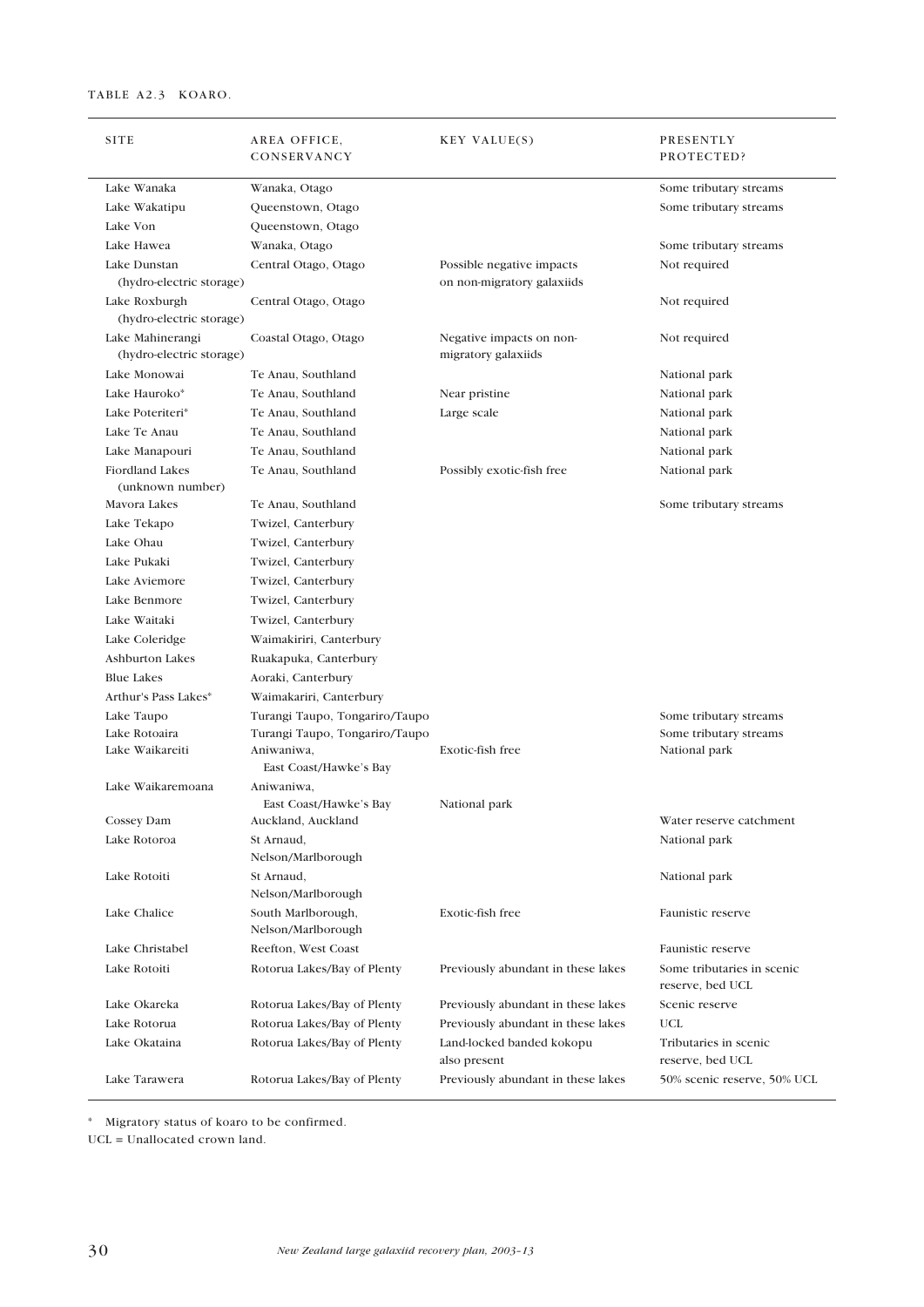# Appendix 3

## PROPOSED LARGE GALAXIID MONITORING SITES

#### (See WGNCR-34480 for latest update.)

| <b>SITE</b>        | SUGGESTED<br><b>STREAM</b>               | <b>SPECIES</b><br>TO MONITOR     | <b>AREA OFFICE</b><br>OR FIELD CENTRE | CONSERVANCY            |
|--------------------|------------------------------------------|----------------------------------|---------------------------------------|------------------------|
| West Coast 1       | Jackson Bay area                         | Shortjaw kokopu                  | Haast                                 | <b>West Coast</b>      |
| West Coast 2       | Hunt Creek,<br>Manakaiaua River trib.    | Shortjaw kokopu                  | Franz Josef                           | <b>West Coast</b>      |
| West Coast 3       | <b>Jones Creek</b>                       | Shortjaw kokopu                  | Hokitika                              | <b>West Coast</b>      |
| West Coast 4       | Omanu Creek<br>Buller River trib.        | Shortjaw kokopu                  | Westport                              | <b>West Coast</b>      |
| West Coast 5       | Karamea River trib.                      | Shortjaw kokopu                  | Karamea                               | <b>West Coast</b>      |
| Northwest Nelson 1 | Kaituna River,<br>Aorere River trib.     | Shortjaw kokopu                  | Golden Bay                            | Nelson/Marlborough     |
| Northwest Nelson 2 | Little Granity,<br>Aorere River trib.    | Shortjaw kokopu                  | Golden Bay                            | Nelson/Marlborough     |
| Able Tasman        | <b>Torrent River</b>                     | Shortjaw kokopu<br>Giant kokopu  | Motueka                               | Nelson/Marlborough     |
| Marlborough 1      | Ruataniwha Stream                        | Shortjaw kokopu                  | Sounds                                | Nelson/Marlborough     |
| Marlborough 2      | Chance Bay Stream                        | Shortjaw kokopu                  | Sounds                                | Nelson/Marlborough     |
| Wellington 1       | Waikawa Stream                           | Shortjaw kokopu                  | Kapiti                                | Wellington             |
| Manawatu River     | Mangatainoka River                       | Shortjaw kokopu                  | Kapiti                                | Wellington             |
| Wanganui River     | Manganuiateao River<br>or Opotiki Stream | Shortjaw kokopu                  | Turangi                               | Tongariro/Taupo        |
| Taranaki 1         | Katikara Stream (2 sites)                | Shortjaw kokopu<br>Giant kokopu? | New Plymouth                          | Wanganui               |
| Taranaki 2         | Stony River trib                         | Shortjaw kokopu                  | New Plymouth                          | Stratford              |
| Waikato 1          | Mangakara Stream,<br>Waikato River trib. | Shortjaw kokopu                  | Waikato                               | Waikato                |
| Waikato 2          | Kotanemoeroa Stream<br>(coastal)         | Shortjaw kokopu                  | Maniapoto                             | Waikato                |
| Northland 1        | Moetangi Stream                          | Shortjaw kokopu                  | Waipoua F.C.                          | Northland              |
| Northland 2        | Waiwarawara Stream                       | Shortjaw kokopu                  | Whangarei                             | Northland              |
| Coromandel 1       | Waiharakeke Stream                       | Shortjaw kokopu<br>Giant kokopu? | Hauraki                               | Waikato                |
| Bay of Plenty      | Herepuru                                 | Shortjaw kokopu                  |                                       | Bay of Plenty          |
| Bay of Plenty      | Arawhatawhata                            | Shortjaw kokopu                  |                                       | Bay of Plenty          |
| East Coast 1       | <b>Stoney Creek</b>                      | Shortjaw kokopu                  |                                       | East Coast             |
| East Coast 2       | Whanarua Stream                          | Shortjaw kokopu                  |                                       | East Coast             |
| East Coast 3       | Upper Motu trib.                         | Shortjaw kokopu                  |                                       | <b>East Coast</b>      |
| Hurangi Ranges     | Pararaki Stream                          | Shortjaw kokopu<br>Giant kokopu  | Wairarapa                             | Wellington             |
| Kaikoura           | Ohau or Blue Duck<br>Streams             | Shortjaw kokopu                  | Kaikoura                              | Nelson/Marlborough     |
| Banks Peninsula    | Flea Bay Stream                          | Shortjaw kokopu                  | Akaroa F.C.                           | Canterbury             |
|                    |                                          |                                  |                                       | Continued next page >> |

*Threatened Species Recovery Plan 55* 31